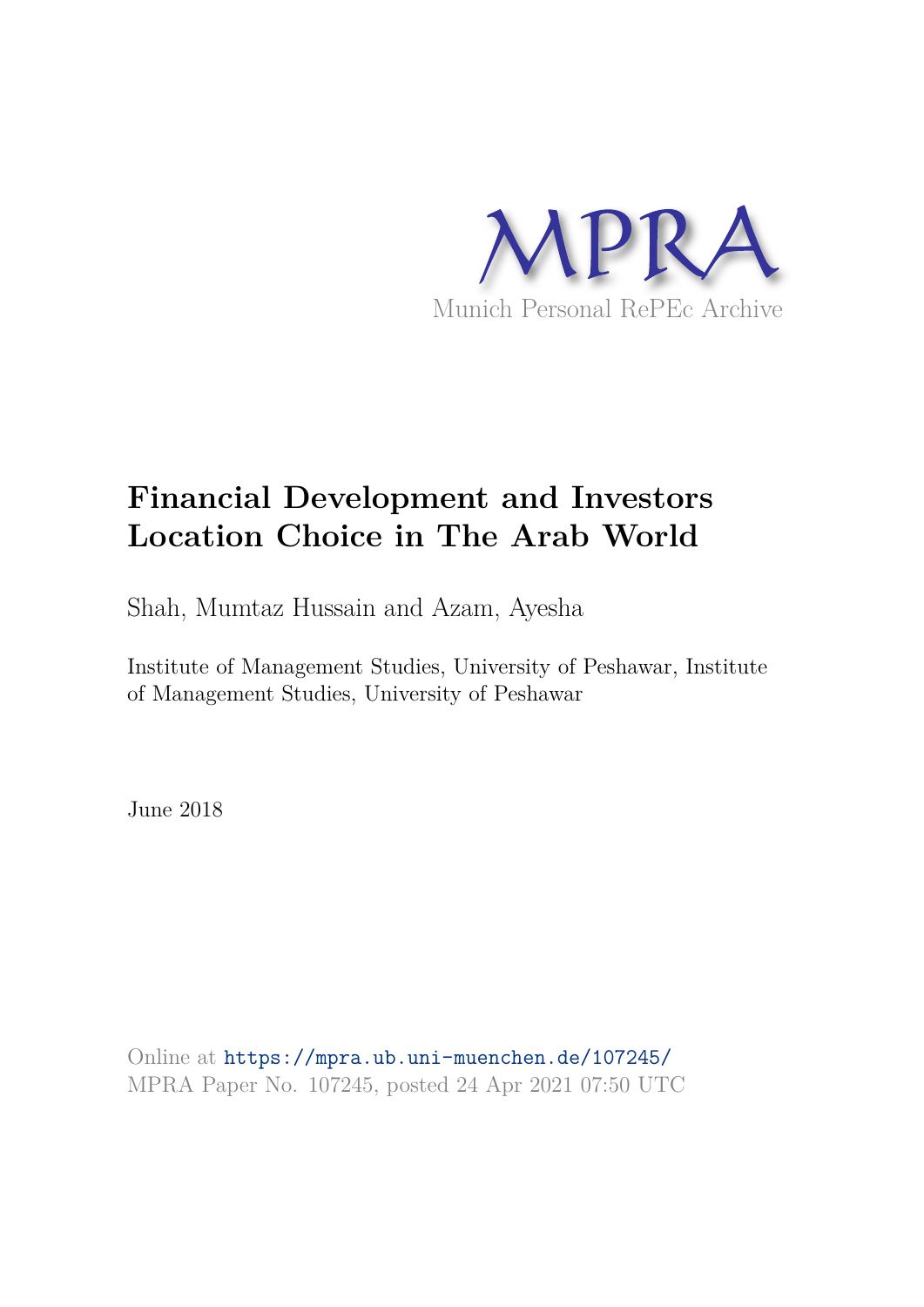# **FINANCIAL DEVELOPMENT AND INVESTORS LOCATION CHOICE IN THE ARAB WORLD**

Dr. Mumtaz Hussain Shah $^1$  and Ms. Ayesha Azam $^2$ 

 $\overline{a}$ 

<sup>&</sup>lt;sup>1</sup>. Assistant Professor at Institute of Management Studies, University of Peshawar.<br><sup>2</sup>. Post Graduate research scholar at Institute of Management Studies, University of Peshawar.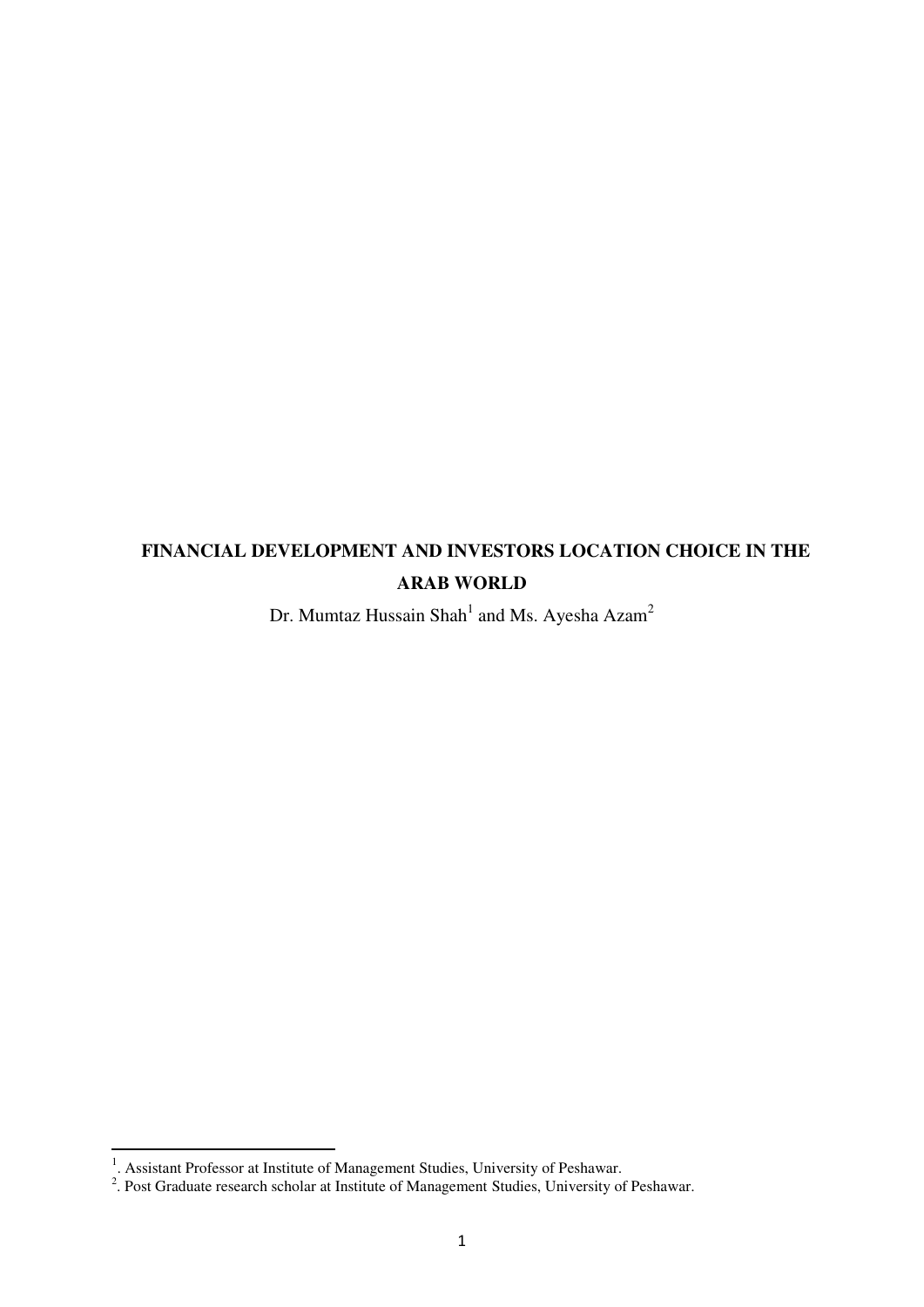# **Financial Development and Investors Location Choice in the Arab World Abstract**

There are a number of variables/factors which play an important role in influencing investors' location choice. In this paper, we gauge the impact of financial development (FD) along with other variables i.e. market size, development level, openness and human capital on Foreign Direct Investment (FDI) in the Arab World. Using fixed effects panel method for 8 Arab countries i.e. Bahrain, Egypt, Jordan, Kuwait, Morocco, Qatar, Saudi Arabia and Tunisia from 2003 to 2016 it is shown that there is a significant effect of financial development on FDI in the Arab World. Whether this relationship is positively significant or negatively significant, it depends on the proxy used for measuring FD. Domestic credit to private sector is negatively significant and market capitalisation of listed companies positively. Hence, depending on the multinationals objective both are plausibly possible. Among the conventional FDI determinants market size and openness have a positive effect on FDI, whereas development level and human capital negatively influence the overseas investors. However, like financial development these results are sensitive to the use of proxy measures.

# *Key Words: Financial Development, Multinational Firms, Panel Data and FDI JEL Classification Codes: C230, F130, F140, F210 and G150*

# **1. Introduction**

Foreign Direct Investment (FDI) plays a vital role in engendering technological and economic growth in an economy (Shah, 2009). According to International Monitory Fund FDI is an investment exclusively made for acquiring long term / lasting interest in companies which operate outside investor's economy. When a firm's 10% investment is received from a foreign country intending to control that firm, it is known as FDI; otherwise it is considered as portfolio investment (Shah, 2018a). FDI is the main source of external finance for many developing nations (Shah, 2017b). This implies that countries which do not have enough capital can get finance from richer countries (Shah, 2016a; Shah, 2018b). The World Bank emphasises that two features required for private sector development and poverty reduction in developing economies, are micro financing and FDI. Four major FDI determinants in a particular country are human capital, economic progress, market size and liberalisation of the economy (Shah & Ali, 2016). Other FDI determinants include double taxation treaties, political stability, trade agreements, financial development, macroeconomic stability, infrastructure, institutions and bilateral investment treaties (Shah, 2012b; Shah, 2017d). Role played by one of them i.e. Financial development in attracting FDI is selected for the present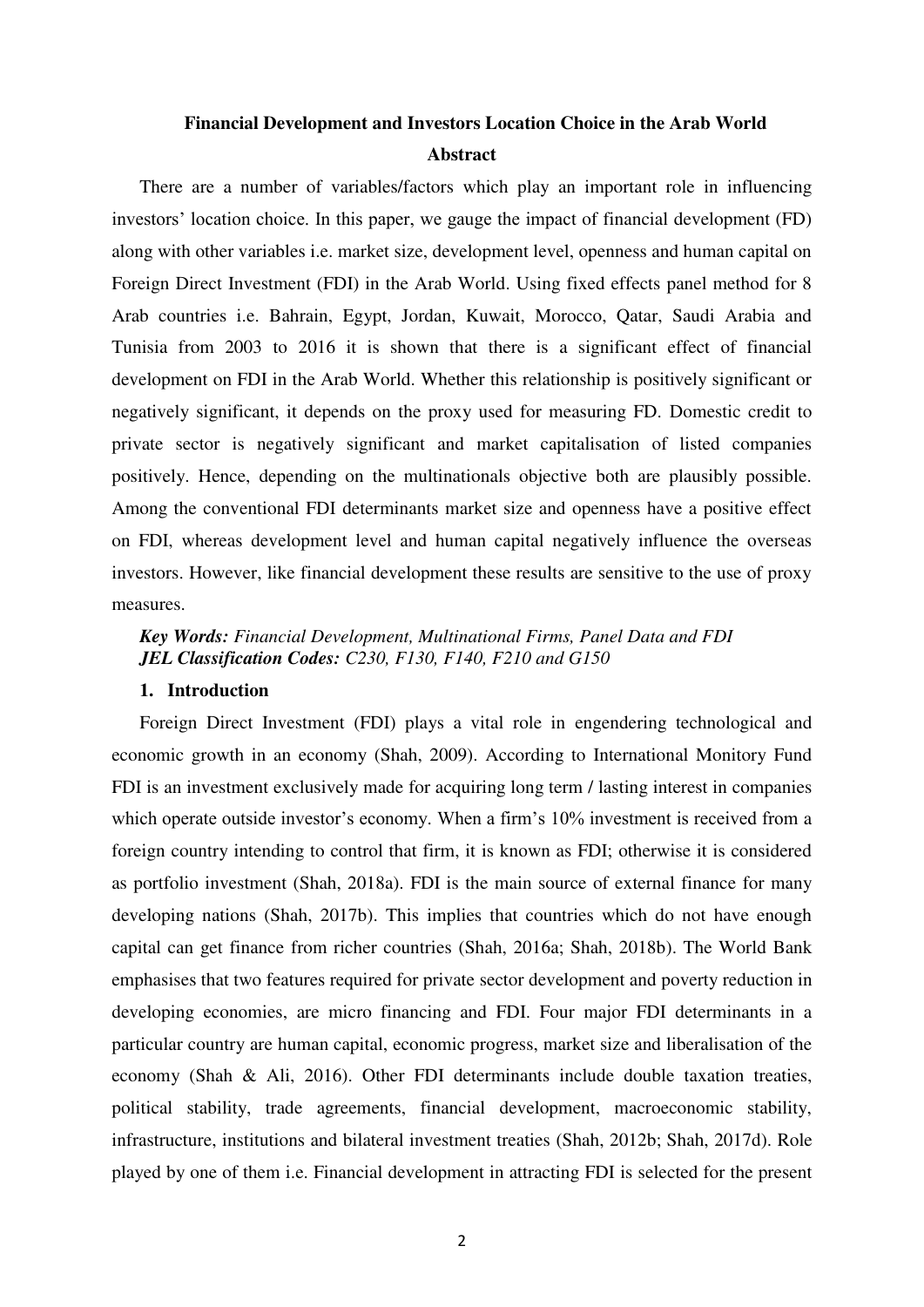study and the region being chosen is Arab world. Out of 22 countries included in Arab World by World Bank, 8 countries are selected for the time period 2003 to 2016 as a sample for present study. In emerging markets and the developing economies financial sector progress is part of private sector developmental strategy to enhance economic growth and reduce poverty. Financial sector concerns all related institutions, instruments and markets. Financial sector development is concerned with reducing information acquisition costs, enforcement of contracts and speedy execution of transactions. It plays an important role in economic development by promoting economic growth through technological advancement and capital accumulation. Nations with established financial structures witness continuous economic growth. Literature manifests the positive effect of FDI on economic growth. Nonetheless, this positive influence is subject to the host economy's absorptive capacity, principally financial development (FD).

Since, the beginnings of 1990s Arab states are receiving lesser inward FDI flows in comparison to other developing countries. Several researchers like Bolbol and Omran (2003), Krogstrup and Matar (2005), Shah (2016b) and Zenasni and Benhabib (2016) conducted research to find relationship of FDI and financial development in Arab countries by using different variables like broad money provided to private sector, domestic credit provided to private sector etc. The current research work contributes to literature by including two variables of financial development i.e. domestic credit provided to banking sector (DCBS) and market capitalisation of listed companies (MCLC). Furthermore, some light is also shed on general determinants of FDI like market size, development level, openness and human capital of the host country by collecting data for the relevant proxies.

# **1.1 Research Question:**

What is financial development's influence on overseas investors' location choice in the Arab world?

# **1.2 Research Objectives:**

Major research objectives are:

- To investigate financial development's role in attracting FDI to Arab countries**.**
- To find out the impact of market size, development level, openness and human capital in influencing investors' location choice in the Arab world.

## **1.3 Scope of the Study:**

Findings of this research are generally relevant to Arab World comprising of 22 countries that are: Algeria, Bahrain, Comoros, Djibouti, Egypt, Iraq, Jordan, Kuwait, Lebanon, Libya, Mauritania, Morocco, Oman, Palestine, Qatar, Saudi Arabia, Somalia, Sudan, Syria, Tunisia,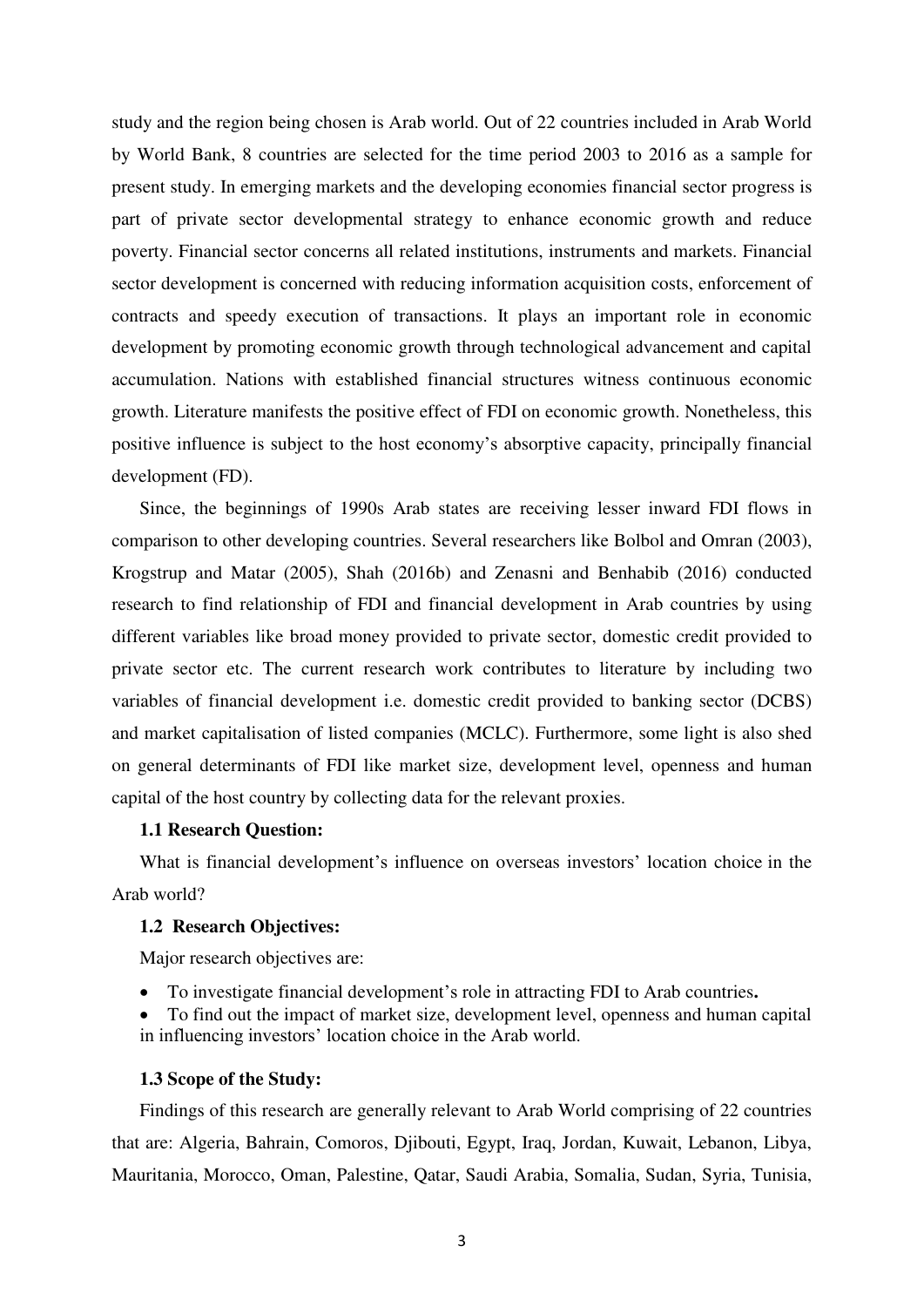United Arab Emirates (UAE) and Yemen. However, they are specifically applicable only to the ones included in the sample, which are: Bahrain, Egypt, Jordan, Kuwait, Morocco, Qatar, Saudi Arabia and Tunisia.

# **1.4 Methodology:**

Data set for this research is secondary in nature. Two sources, which are: World Bank, World Development Indicators (WB, WDI) and Barro and Lee (2013) education attainment data sets are being used for collecting data. Various statistical tools are employed i.e. descriptive statistics, correlation between variables and fixed effects panel method/model to answer the research question.

# **1.5 Research Hypothesis:**

The following hypotheses are set for this research work:

H0: There is no effect of financial development on FDI flows to Arab World.

H<sub>1</sub>: There is a significant effect of financial development on FDI flows to Arab World.

H0: There is no role of human capital, development level, market size and openness of the host country in attracting FDI to Arab World.

H1: Market size, development level, openness of economy and human capital of host country has a significant sway in attracting FDI to Arab World.

#### **1.6 Limitations:**

Like any other research this work also has its limitations. Due to inaccessibility of complete data set for particular variables, only 8 out of 22 Arab countries are selected for this study. Consequently, the findings of the study are applicable only to the 8 Arab World members for the period considered.

# **1.7 Scheme of the Study:**

The paper has six parts. Introduction is followed by literature review in the second one. Research methodology is discussed in part three and estimation issues in section four. Part five presents the empirical analysis. The paper finishes with conclusion in the sixth one.

# **2. Literature Review**

This part explains views of different researchers regarding impact of human capital, development level, market size, openness and the variable primarily focused in this study, that is, host economy's financial development in persuading investors to invest.

Borensztein, Gregorio and Lee (1998) conducted research to find relationship between growth and FDI. Sample used consisted of 69 countries and period selected was 1970 to 1989. They results proved that FDI only promoted growth in those nations which had a minimum threshold level of human capital. Bailliu (2000) found relationship between private capital flows, economic growth and financial development in 40 developing countries by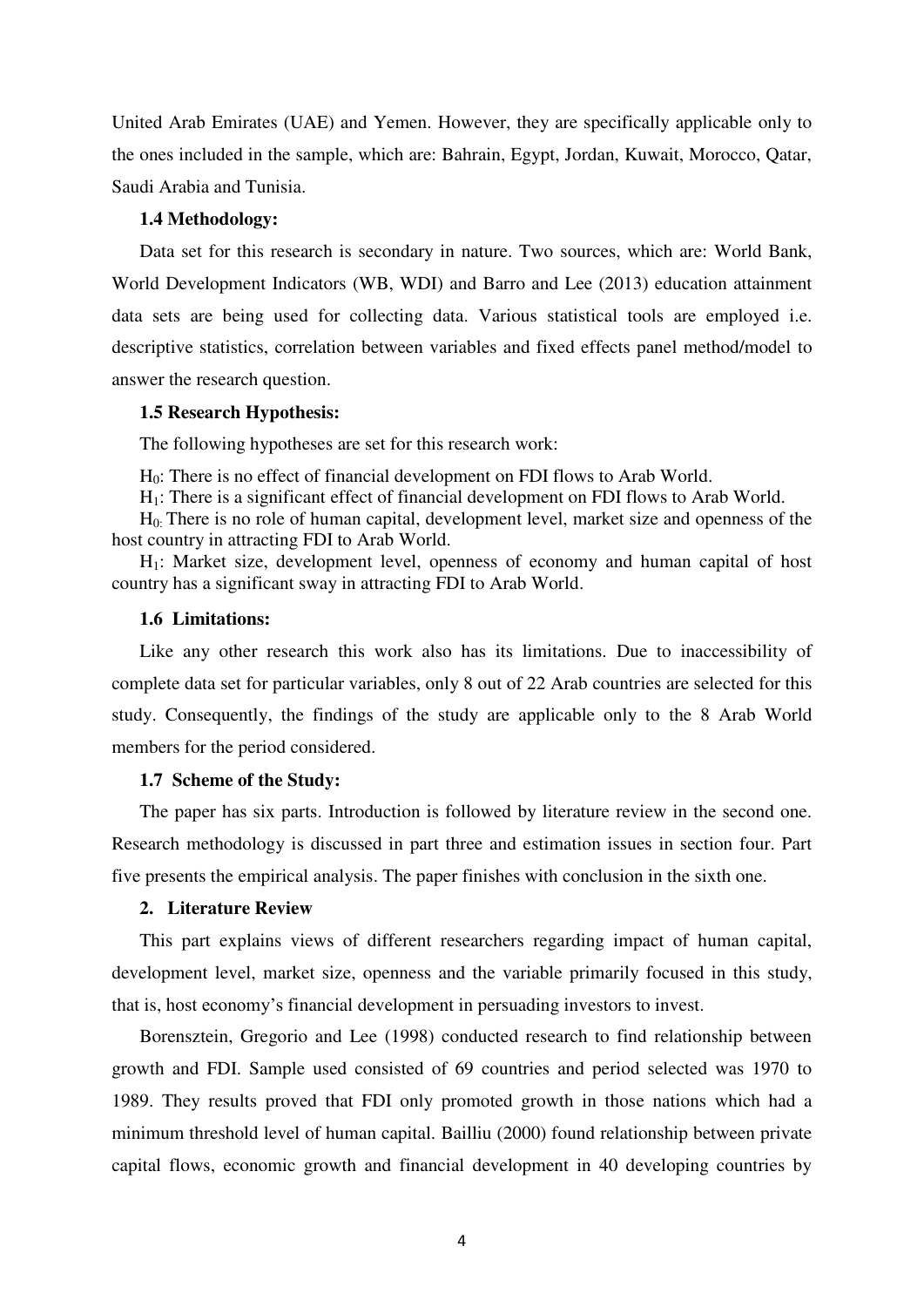using panel data for period of 1975 to 1995. Unlike previous studies, he focused on impact of broad measure i.e. capital flows on growth, instead of specific measure like FDI. He provided evidence, that due to capital inflows economic growth increased only in those economies whose banking sector had attained certain development level and suggested that domestic financial sector played important role to make sure, international capital flows improved economic growth in developing world.

Alfaro, Chanda, Ozcan and Sayek (2003) postulated that the 1980's debt crises and 1990's emerging markets financial chaos changed the attitude of developing countries toward FDI, because FDI was believed to help countries in their development efforts and to play important role in promoting growth. FDI was encouraged by lower labour wages and their productive efficiency and effectiveness in the host economy. Whilst, the host country, perspective apropos FDI benefits included improvement in natural resource use, and labour force spill over effects etc. Both the developing and developed countries enacted investment governing institutions to formulate policies offering financial and fiscal incentives to effectively lure FDI but local conditions could restrict benefits provided by FDI to just capital brought and wages generated. They examined different links among FDI, economic growth and financial markets by using cross-country data for the period 1975 to 1995. They maintained that non-existence of established native financial markets could reduce the host economy's potential to benefit from FDI. They empirically showed FDI played important role in enhancing economic growth and for realising these positive effects, development level of local financial markets was essential. This was never shown before in literature. They also showed that FDI and Growth had causal relationship and FDI promoted growth via financial markets. This paper suggested, good local conditions attract foreign investors as well as prompt host economies to maximize advantages provided by foreign investments. Bolbol and Omran (2003) supported the hypothesis that positive impact of FDI on growth was dependent on absorptive capacities, especially efficient human capital and financial development, and local conditions by analysing correlation between FDI, economic growth and financial development (FD) in Arab countries for period 1975 to 1999, by conducting pooled OLS (ordinary least squares) and causality tests. Arab countries had bank-based financial system. It was found that in these countries, FDI would have positive impact on growth by interacting with threshold level of FD. This implied in order to attract FDI countries should reform their domestic financial system. But, even in countries which had attained these thresholds, FDI could have less growth potential than domestic investment, which indicated improvement in investment environment by offering better institutional and economic incentives to all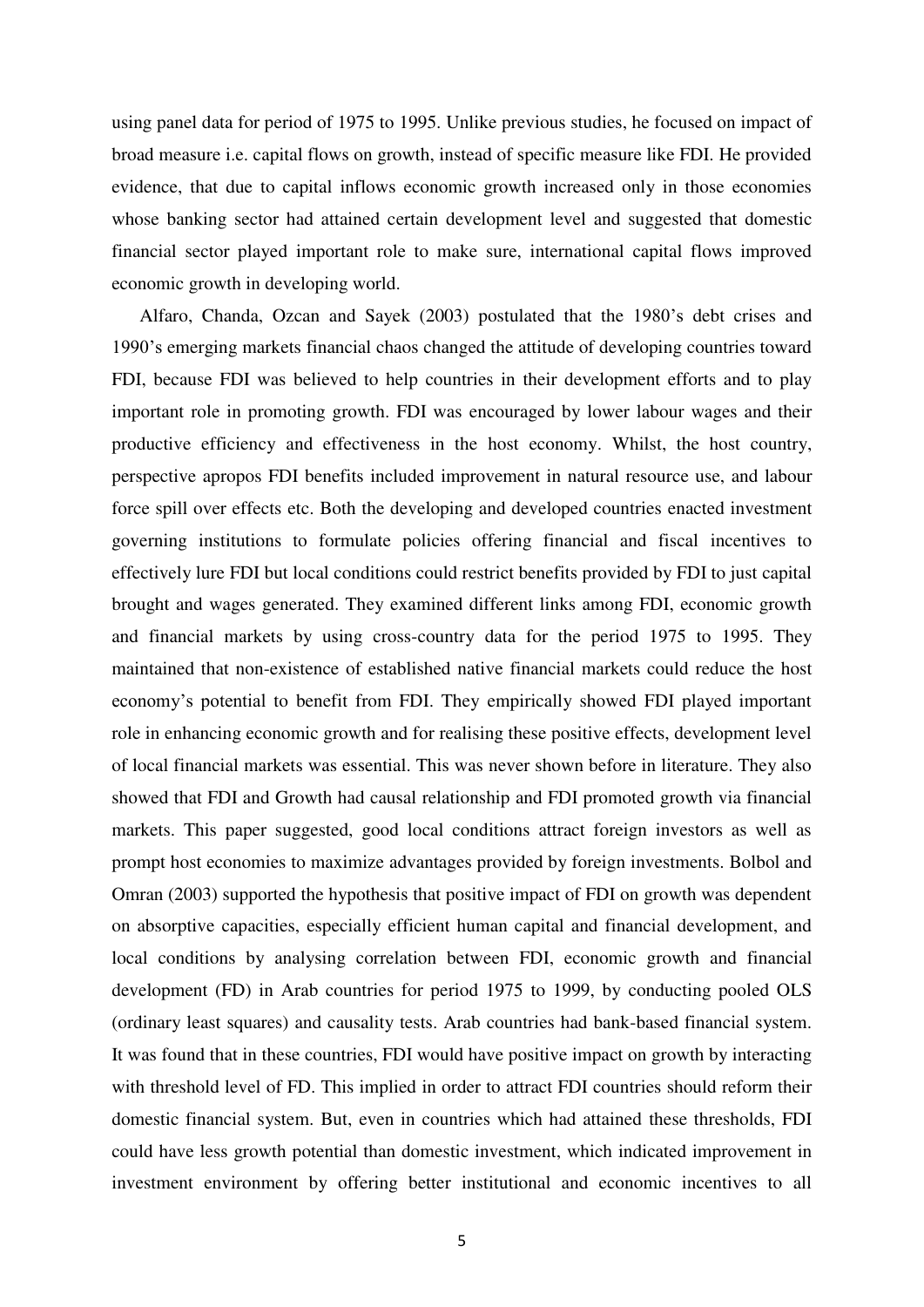investors, must become a policy guideline. FDI could improve FD in countries having credible reforms. Stock market could help in increasing FDI, but it was more feasible to rely on commercial policy initially because it helped in reforming trade regime before fully liberalising capital account. Campos and Kinoshita (2003) conducted research to find major FDI determinants. They used panel data set, the sample selected was 25 transition economies and the period chosen was 1990 to 1998. They found inward FDI's major determinants were: trade openness, agglomeration and institutions.

Hermes and Lensink (2003) explained relationship of FDI, economic growth and financial development. They empirically investigated the role played by development of financial system in improving positive relation between economic growth and FDI, which was not mentioned in previous literature, focusing only on human capital and export orientation of recipient country. Role played by domestic financial system for causing FDI to positively affect Growth was illustrated through a simple model of technological change which contained three agents' i.e. final good producers, consumers and innovators, and assumed growth was affected by domestic financial system through level of technology. Sample used in this paper consisted of 67 less developed countries (LDCs) and period selected was 1970 to 1975. Estimations were carried with balanced data set. 37 out of 67 selected countries had developed financial system for letting FDI positively impact economic growth and most of them were part of Asia and Latin America while Sub-Saharan African countries did not have developed financial systems, so foreign direct investment did not positively contributed towards growth. Subsequently, this research showed, for FDI to positively affect growth of a country, it was necessary for it to have a developed financial system. However, this research may not be applicable to highly developed countries. Kokko and Blomstrom (2003) discussed FDI-human capital relationship, and noted that they had a complex and non-linear relationship. Potential for knowledge spill over to domestic labour force was created because of FDI inflows. Host markets offering superior human capital successfully attracted a large number of technology, knowledge and machinery intensive MNCs, due to which labour skills developed further. However, nations with comparatively unskilled labour failed to lure MNCs and the ones that made FDI usually brought basic technologies which had no or a very weaker role in refining local skill and learning. Although, there is a huge volume of evidence explaining links between human capital and FDI, still further research is required for providing more detailed and an accurate picture of FDI-human capital relationship. This paper suggested following topics for future research. Macro studies including human capital and education, human capital and FDI structure, and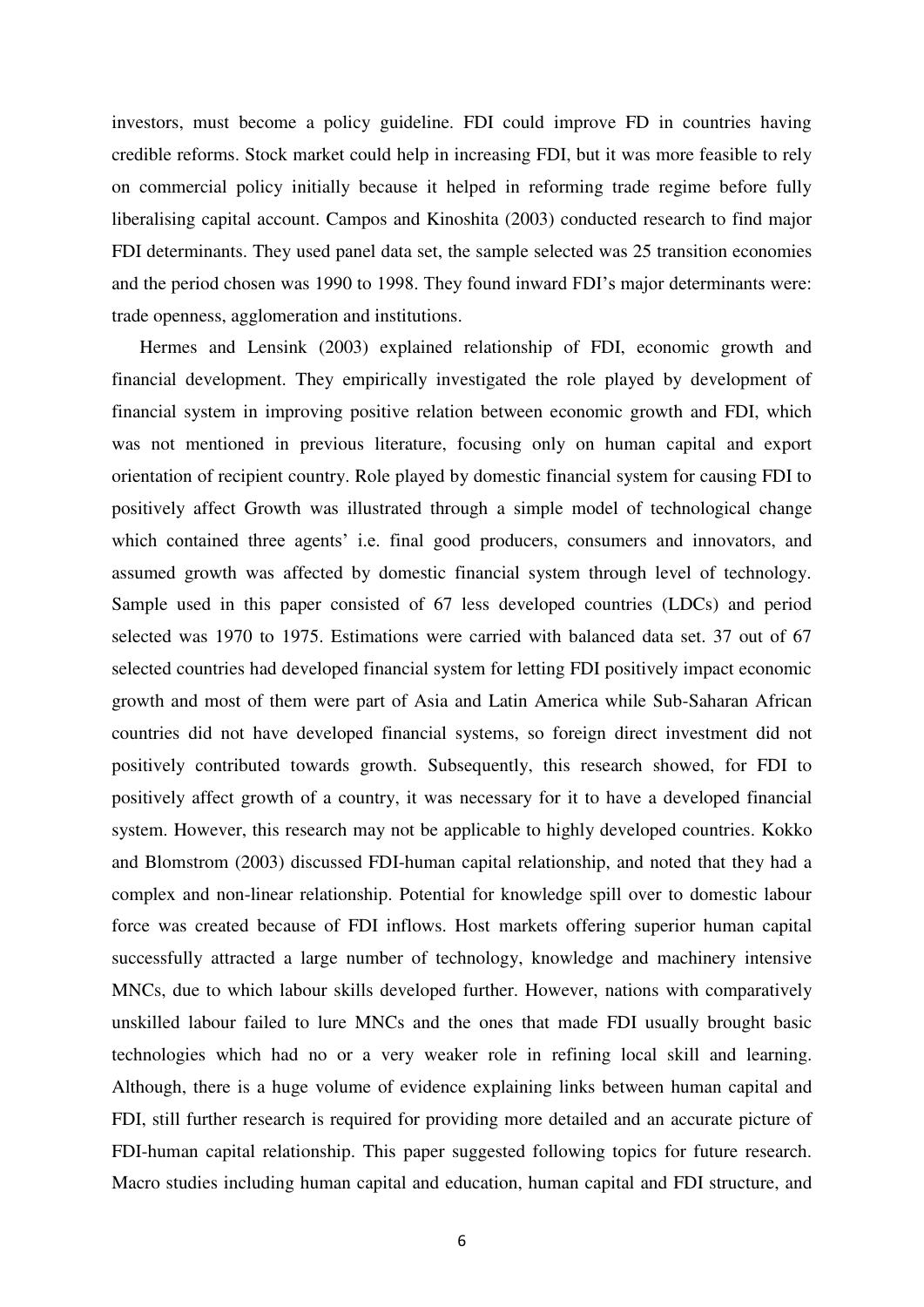multinational corporations (MNCs) training and educational activities in East Asia and Latin America, and human capital spill over considerations. Case studies included multinational corporations and business institutes international diffusion, managerial knowledge diffusion to local firms from MNCs etc.

Nonnenberg and Mendonca (2004), evaluated 38 developing countries by using panel data analysis for the period of 1975 to 2000 and found there was strong correlation between FDI, openness of the economy, level of schooling and inflation. Krogstrup and Matar (2005) investigated the relationship between FDI, absorptive capacity and growth in the Arab World. Arab countries except Morocco, Tunisia and Jordan, received a meagre portion of total FDI received by developing countries. Furthermore, FDI inflows to developing countries increased significantly in 1990's, but this was not the case with Arab world. However, diversified Arab countries were able to attract comparatively more FDI inflows. Major portion of gross fixed capital formation in Arab region was financed domestically; therefore contribution of FDI was very small. According to different theories, FDI might possess positive externalities which were absent in investment financed domestically, but for utilising these externalities, host countries must possess a certain degree of absorptive capacity. Hence, in this paper four aspects of absorptive capacity were used for analysing data i.e. educational levels, technology gaps, institutional development and financial sector development in Arab countries, and it was found that except for Gulf Cooperation Council (GCC) countries, Tunisia and Lebanon, all Arab countries lacked absorptive capacity to benefit from FDI. Country specific research is needed to attain more strong conclusions. Therefore, instead of implementing costly incentive programs, Arab countries should implement policies for improving their absorptive capacity to reap more benefits from FDI. Alternatively, countries having high degree of absorptive capacity would benefit from their FDI inflows and stocks.

Alsan, Bloom and Canning (2006) analysed 74 developing and industrialised countries for the time period 1980 to 2000 by using panel data and found that inward FDI was strongly and positively influenced by life expectancy (proxy of human capital), in countries having low and middle income. Asiedu (2006) examining FDI determinants by using a data set of 22 Sub-Saharan African countries for the period of 1984 to 2000 found that countries with natural resources, huge markets, and educated skilled labour and liberalised economies attracted and promoted supplementary FDI.

Dutta and Roy (2008) examined the role played by political risk in FD-FDI association. They selected 97 countries as sample, for 20 years period and showed non-linear relationship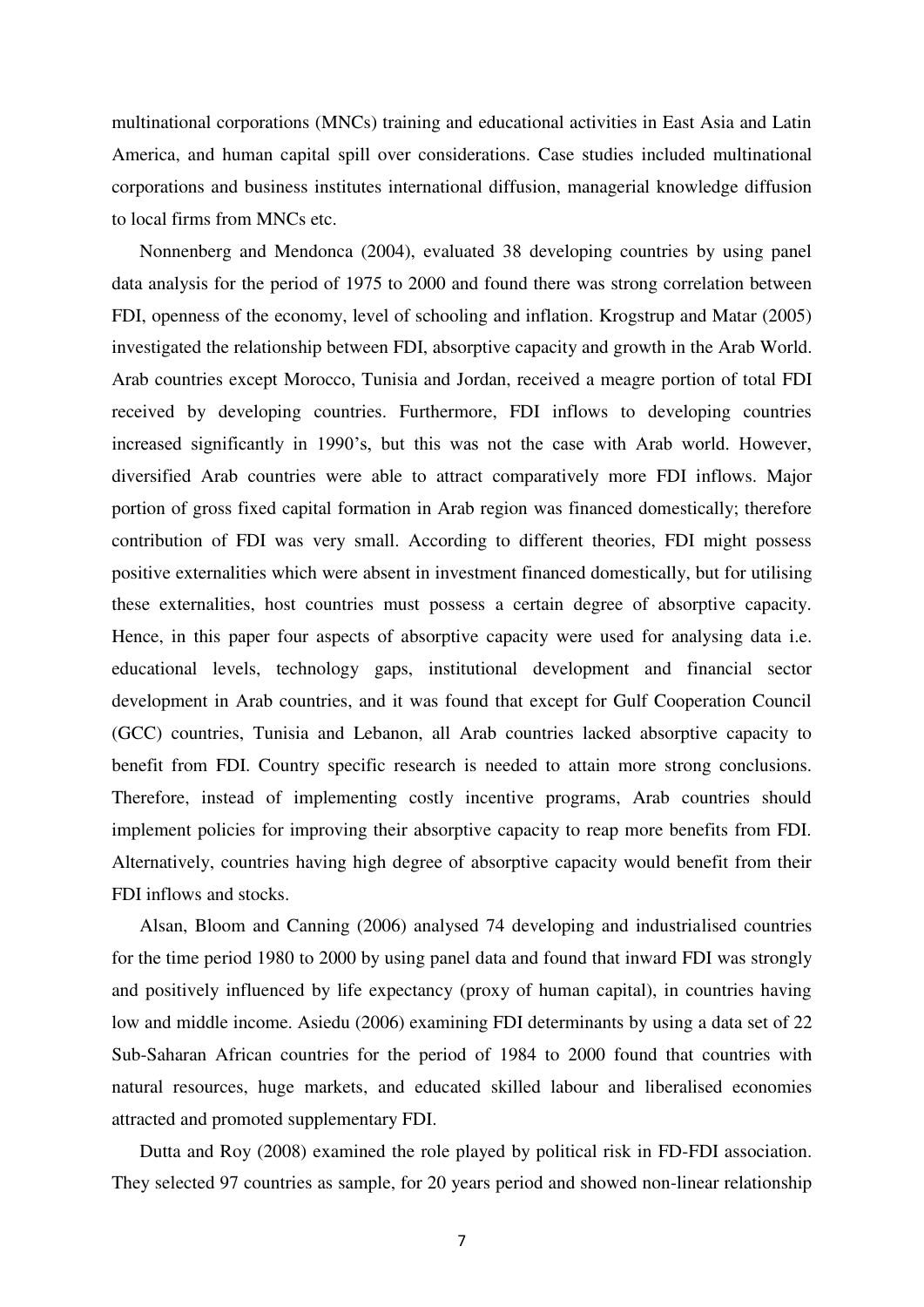between FDI and financial development. Financial development was important but not sufficient determinant of FDI flows to a country. Besides, financial development, political stability was also necessary for attracting FDIs, through internalising spill overs and speeding up adopting new technologies, hence enhancing confidence of investors. This hypothesis was supported by citing example of Chile where there was good financial infrastructure, but in eighties there was political instability due to which there were less FDI inflows. Later, when political stability was restored, FDI influx increased. Results of this paper showed that beyond critical or threshold level, FD had negative impact on FDI flows. However, political risk, by changing this threshold level, affected relationship between FDI and FD. In presence of political stability, FDI benefits could be absorbed by FD more efficiently. Factors like socio-economic conditions, government stability and investment profile were more important compared to others. Hence, even if a country had well developed financial system, it should not attract much FDI, in case of political instability. Mateev (2008) analysed Foreign Direct Investment (FDI) determinants in South Eastern and Central European (SECE) countries for the period of 2001 to 2006 and identified both policy factors such as openness, corporate tax rates, labour market arrangements, infrastructure, and trade barriers as well as Non-Policy factors like distance costs, market size of the recipient country, factor endowments and economic and political stability. He found significant relationship of FDI flows with both gravity factors, for example, population, GDP i.e. gross domestic product and distance along with non-gravity factors like corruption, risk and labour costs. Institutional variables significantly affected FDI flows to selected countries. Economic factors did not have significant relationship with FDI flows. Oladipo (2008) investigated FDI inflow determinants in Nigeria for time period of 1970 to 2005. He found that market size; degree and extent of export orientation and human capital are imperative FDI determinants.

Gomes and Nasser (2009) analysed 15 Latin American countries for the period of 1978 to 2003. They found that FDI inflows had positive and significant relationship with degree of private credit by banking sector and were directed to countries that had strong institutions and are developed financially. Kinda (2010) also analysed FDI determinants. She used firm level data for 77 developing countries, and found, investment climate related constraints such as financing limitations, restrained FDI and disheartened the MNCs.

Cattaneo and Ezeoha (2011) studied financial development, macroeconomic and institutional factors effect on inward FDI for 30 Sub-Saharan African (SSA) nations by using panel data set for the period of 1995 to 2008. FDI to SSA in 1990's increased but still FDI attracting capacity of Africa was less and majority of investors were natural resource seekers.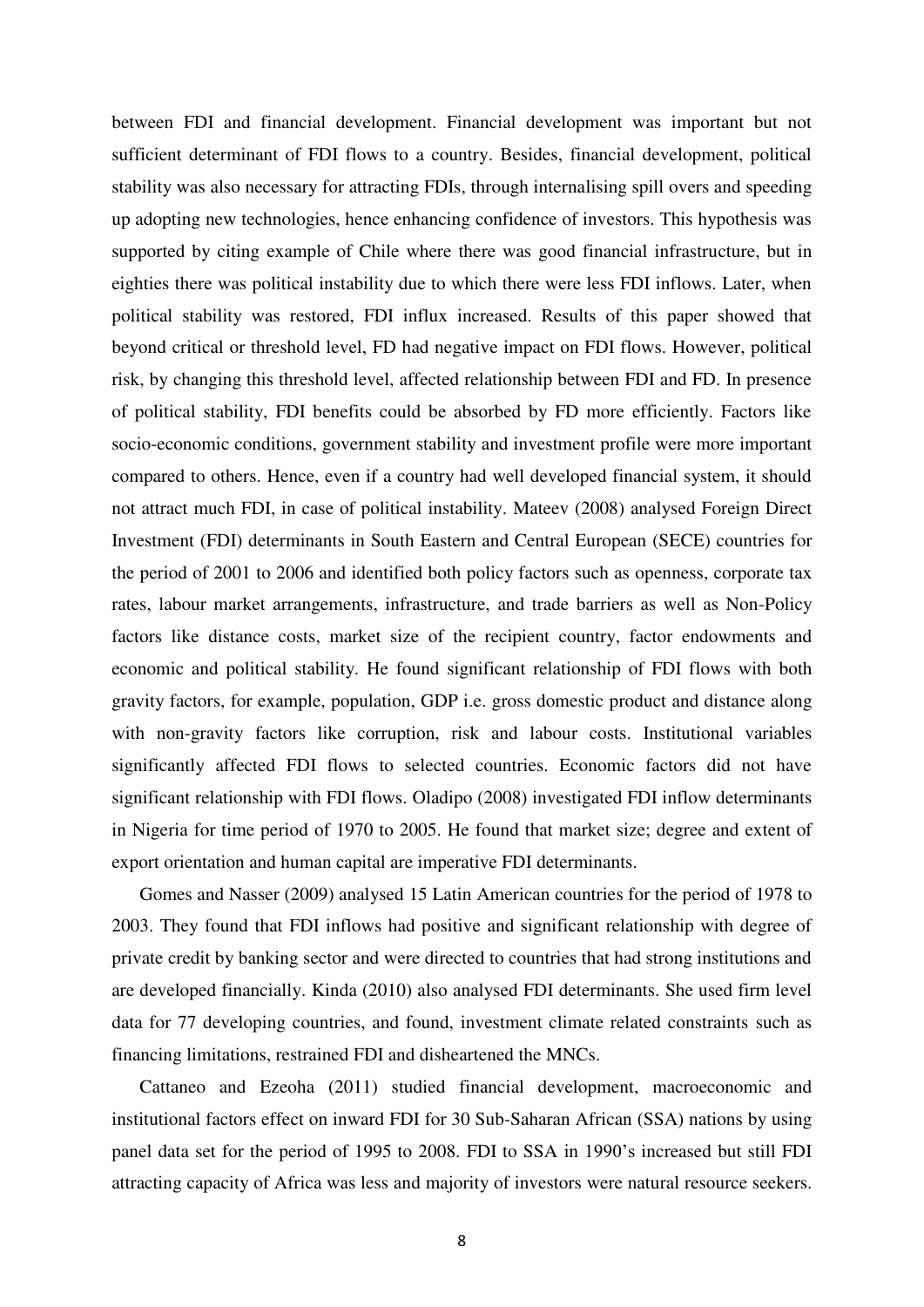Thus, little growth was made in appealing efficiency and market seeking investors. Henceforth, SSA is facing policy formulating challenges to attract the right type of FDI. There are limited studies relating to inward FDI in Africa, therefore, this study focused on SSA nations, and on FDI conventional location pull factors, which, despite being highly important were lacking the needed attention, e.g. financial development. So financial development was introduced as one of FDI determinants and robust estimation model was applied which addressed multicollinearity, endogeneity and heterogeneity. Financial development could have impact on FDI through: allocative channel, liquidity channel, reduction in transaction cost channel and contract of financial enforcement channel. SSA region has underdeveloped financial structures with limited business innovation and poor legal systems, which could limit its capacity of taking advantage from FDI benefits. This study showed that market size, financial development, urban agglomeration and infrastructural development are strongly and positively correlated with FDI flows in selected regions. However, market size and financial development had a stronger impact. In contrast to previous researches, it was found that corruption and inflation are also positively and significantly related with FDI flows. Furthermore, it was found that trade openness, infrastructural development and financial development is more important in attracting foreign investment to non-resource endowed countries as compared to resource endowed states. But positive relation of corruption with FDI is comparatively stronger in resource endowed states. In light of this paper findings SSA republics in order to attract more FDI must focus on following policy areas i.e. improving monetary system, improving market openness by signing different trade agreements, and taking steps for infrastructure development. Limitations of the study included, FDI's historical determinants in SSA countries were not examined, and effect of corruption on FDI was controversial, for which strong econometric model was needed. Mughal and Akram (2011) conducted research on effect of market size in attracting FDI to a developing country like Pakistan, by using time series data for the period of 1984 to 2008. Four variables were used. The dependent variable was FDI and independent variables are market size, corporate tax rate and exchange rate. Market size resulted in a number of incentives like economies of scale etc.; therefore investors showed interest in this variable. Corporate tax rate is generally believed to have negative impact on FDI inflows but some studies showed its insignificant impact on FDI (Shah, 2013b).

Adeniyi and Omisakin (2012) examined FDI, economic growth and financial development causal linkages for a sample of five Economic Community of West African States (ECOWAS) countries, for the period 1970 to 2005, by employing vector error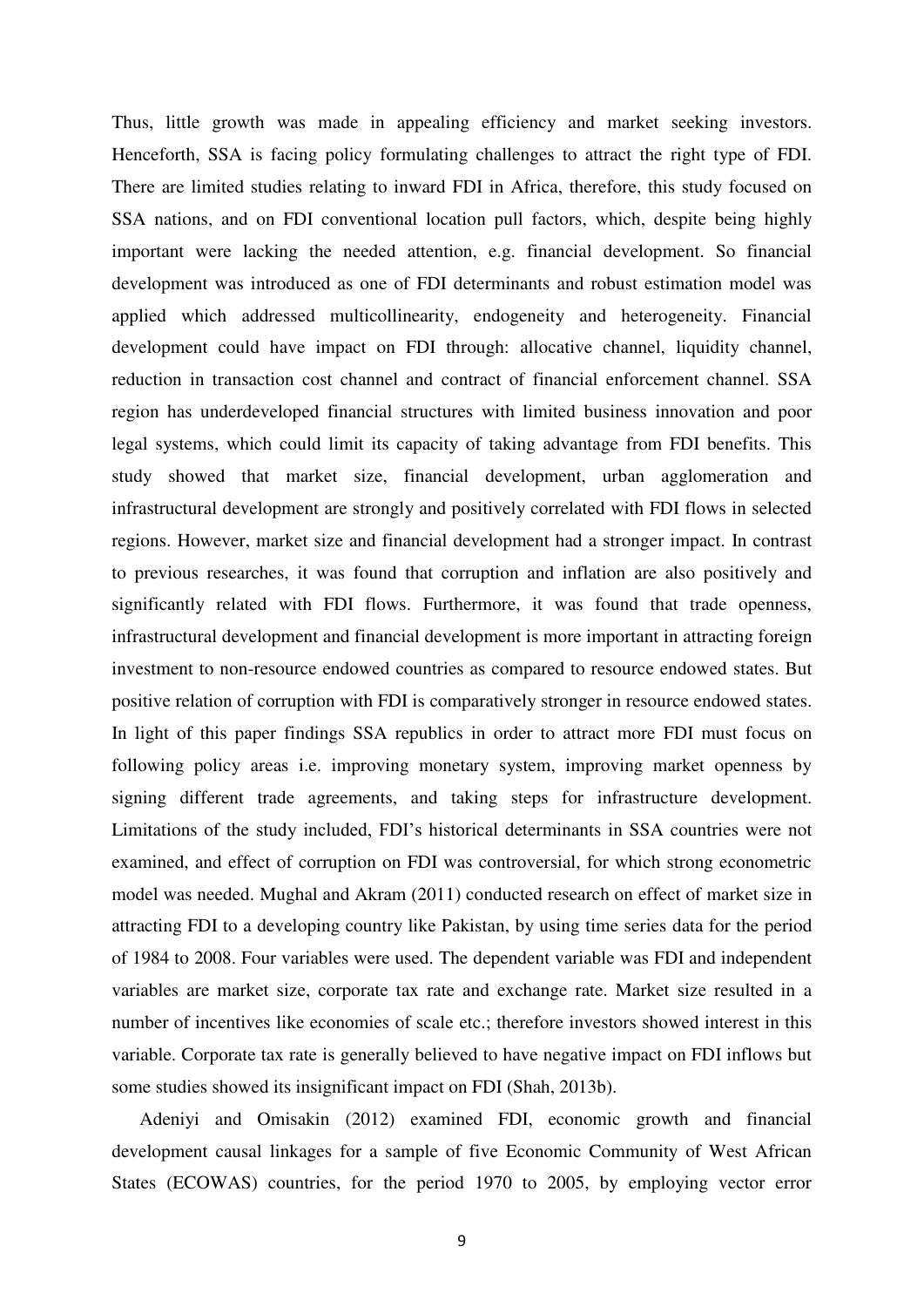correction (VEC) model. Previously it was argued that FDI positively affected economic growth depending on presence of factors like human capital, market size etc., in the recipient economy, but recently attention was shifted to an important factor i.e. domestic financial system. Therefore, the present paper also used financial deepening as intervening factor for finding relationship between FDI and economic growth and handled this issue differently by selecting entirely ECOWAS sample, by adopting country-by-country time series approach and by using a number of financial development measures i.e. domestic credit by banking sector as percentage of GDP, domestic credit provided to private sector and total liquid liabilities. VECM provided indication about direction of causation as well as helped in identifying short run and long run causality. Results showed FDI flows did not influenced economic growth in both short and long run in Sierra Leon economy in presence of credit to private sector. However, in Ghana, FDI and growth were better linked. In Gambia and Ghana, presence of liquid liabilities affected interaction between FDI and Growth. In Nigeria there were resource-seeking FDI flows and had little interaction with growth, irrespective of financial development level. As there was heterogeneity in these countries' economic structures, and different measures of financial deepening were found important in different countries, therefore relevant components must be improved in specific countries. Anyanwu (2012) investigated factors causing FDI flows to a particular country/region. The Sample selected was 53 African countries and period used was 1996 to 2008. In comparison to other regions FDI flows to Africa were always less. The author conducted feasible generalised least squares (FGLS) and ordinary least squares (OLS) for time series cross-sectional data. The empirical model predicted degree of FDI inflows depending on different factors like, human capital, market size etc. It was found that market size and FDI were positively related. Similarly, trade openness, foreign aid, agglomeration and natural resource exploitation also has a positive impact on FDI inflows. However, financial development (FD) and FDI inflows were negatively related in the selected region. These findings helped in making a number of policies for increasing FDI flows to a region e.g. foreign aid and FDI were found to be positively related. This aid depended on factors like social and economic conditions of the host country. Therefore, for attracting FDI, African host countries should implement policies for improving economic relations with countries providing them with foreign aid. It was also found that financial development (FD) and FDI were negatively correlated. Thus, for making multinational corporations (MNCs) to invest in African countries, domestic financial system of Africa must be improved. Furthermore, for attracting FDI, market size should be increased by improving regional cooperation.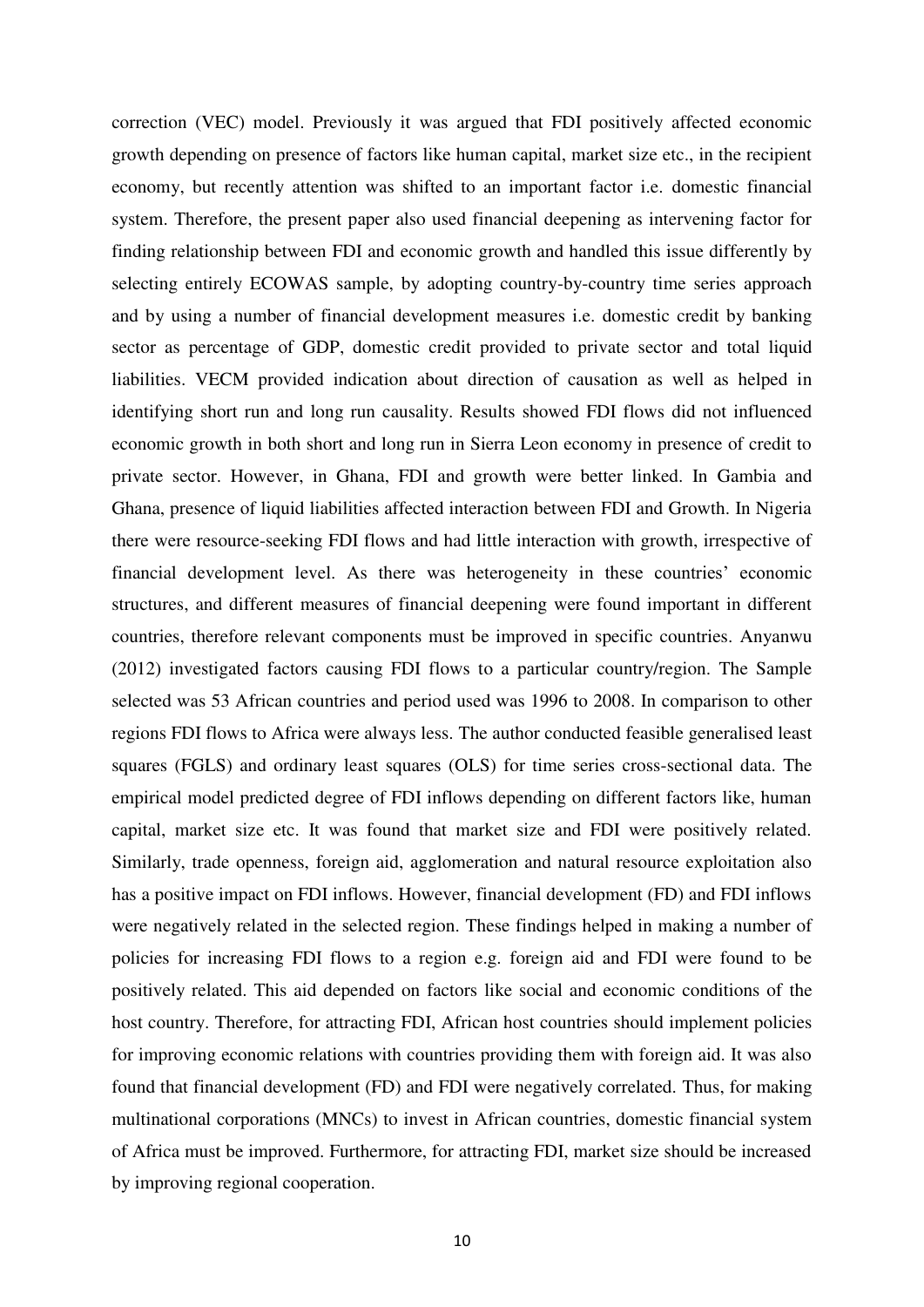Shah (2016b) used a comprehensive set of five financial development proxy measures to gauge its effect on Middle East and North African (MENA) countries for 28 years. Using panel estimation techniques it was found that financial development is instrumental in luring in overseas investors to the region.

# **3. Research Methodology**

# **3.1 Type of Research**

There are various types of research. This research is empirical in nature as panel fixed effects method is applied to check the significant effect of the explanatory variables used in the study on the dependent variable.

## **3.2 Population**

Population of the study consists of all 22 countries included in the Arab World: Algeria, Bahrain, Comoros, Djibouti, Egypt, Iraq, Jordan, Kuwait, Lebanon, Libya, Mauritania, Morocco, Oman, Palestine, Qatar, Saudi Arabia, Somalia, Sudan, Syria, Tunisia, United Arab Emirates and Yemen.

# **3.3 Sample**

The nations chosen for this research among the Arab world is based on availability of complete data set. Eight countries namely Bahrain, Egypt, Jordan, Kuwait, Morocco, Qatar, Saudi Arabia and Tunisia are selected for the time period of 2003 to 2016.

# **3.4 Data**

All the variables, the proxies used and the sources of data are listed below in table one.

| <b>Variable</b>   | <b>PROXY USED</b>                               | <b>SOURCES</b>    |  |  |  |  |  |  |  |
|-------------------|-------------------------------------------------|-------------------|--|--|--|--|--|--|--|
| <b>FDI</b>        | FDI Inflow (lnfdi inflow)                       |                   |  |  |  |  |  |  |  |
| Market size       | GDP (Current US\$) (lnGDP)                      | World             |  |  |  |  |  |  |  |
|                   | Population (lnPop)                              | Development       |  |  |  |  |  |  |  |
| Development level | GDPPC (lnGDPPC)                                 | Indicators, World |  |  |  |  |  |  |  |
|                   | Trade (Intrade%GDP)                             | Bank (2013)       |  |  |  |  |  |  |  |
| <b>Openness</b>   | Imports (lnImports)                             |                   |  |  |  |  |  |  |  |
|                   | Average Years of Schooling, (Tertiary) (lnAYOS) | Barro & Lee       |  |  |  |  |  |  |  |
| Human Capital     | Tertiary Education (InTEdu)                     | Data Set (2013)   |  |  |  |  |  |  |  |
|                   | Life Expectancy (lnLE)                          | World             |  |  |  |  |  |  |  |
| Financial         | Domestic Credit to Banking Sector (lnDCBS)      | Development       |  |  |  |  |  |  |  |
|                   | Market Capitalisation of listed Companies       | Indicators, World |  |  |  |  |  |  |  |
| Development       | (lnMCLC)                                        | Bank (2013)       |  |  |  |  |  |  |  |

# **Table 1: Variables, Proxies and Data Sources**

# **3.5 Models / Equations of the Research Study**

Two equations, Equation 1 and Equation 2 are used to estimate the effect of financial development on FDI.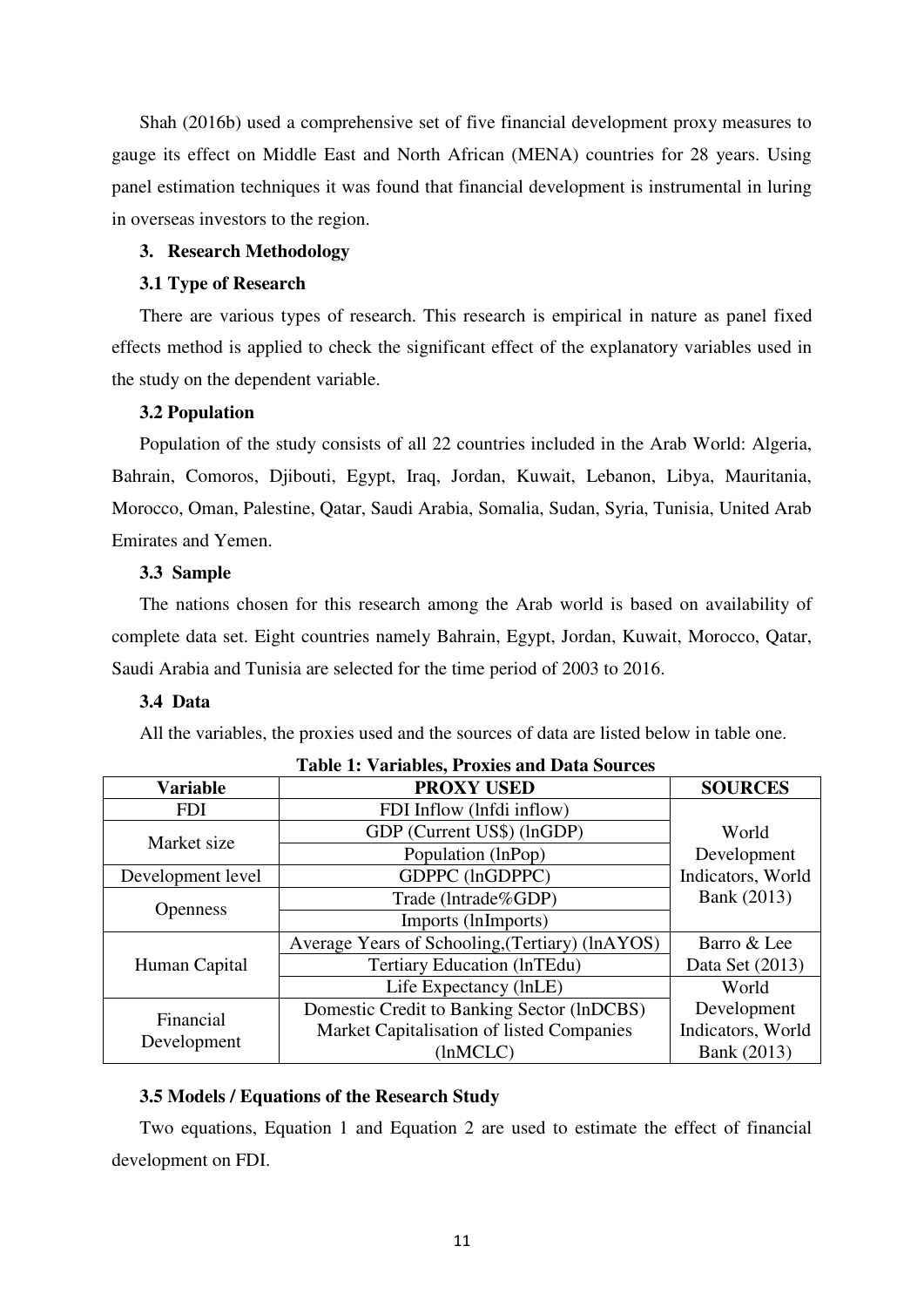# **3.5.1 Equation I.**

Mathematical equation for this research is:

# *(FDI) jt = f (market size, development level, openness, human capital and financial development) jt*

Where

 $i = 1, 2, \ldots, 8$  representing the countries

 $t =$ Time period from varies from 1 to 13 for the years 2003 to 2016

# **3.5.2 Equation ii.**

By putting the suitable proxies for the variables used in equation I and taking natural log we get the following equation.

 $lnFDlinflow_{it} =$  $\alpha_0 + \beta_1$ lngdp<sub>it</sub>or lnpop<sub>it</sub> +  $\beta_2$ lngdppc<sub>it</sub> +  $\beta_3$ lntrade<sub>it</sub> +  $\beta_4$ lnayos or lntedu<sub>it</sub> or lnle<sub>it</sub> +  $\beta_5$ lndcbs<sub>it</sub> or lnmclc<sub>it</sub> +  $\varepsilon_{it}$ 

Where,

Ln FDI inflow  $=$  log of FDI inflow  $LnGDP = log of gross domestic productivity$  $LnPop = log of total population$  $LnGDPPC = log of GDP per capita$ Lntrade  $=$  log of trade  $LnAYOS = log of average years of schooling$  $LnTEdu = log of$  tertiary education  $LnLE = log of life$  expectancy LnDCBS = log of domestic credit to banking sector LnMCLC = log of market capitalisation of listed companies  $Ln =$ natural  $log$  $β_1$  to  $β_5$  = Coefficients for regression  $\alpha_0$  = constant  $\varepsilon_{it}$  = error term

# **3.6 Research Variables:**

There are two types of research variables in this study, that is, dependent and independent variables

# **3.6.1 Dependent Variable: FDI**

The FDI inflow to the Arab world is used as the dependent variable in this paper.

# **3.6.2 Independent Variables**

Independent variables included in the study are as follows:

# **3.6.2.1 Market Size:**

The number of possible buyers is usually the criterion for market size of the host economy (Shah, 2010). Irrespective of the product being manufactured or service, the usual proxies used for market size are population and gross domestic product of the economy (Shah & Gulelala, 2017). The economic size of a nation is determined by its GDP (Shah, 2011a).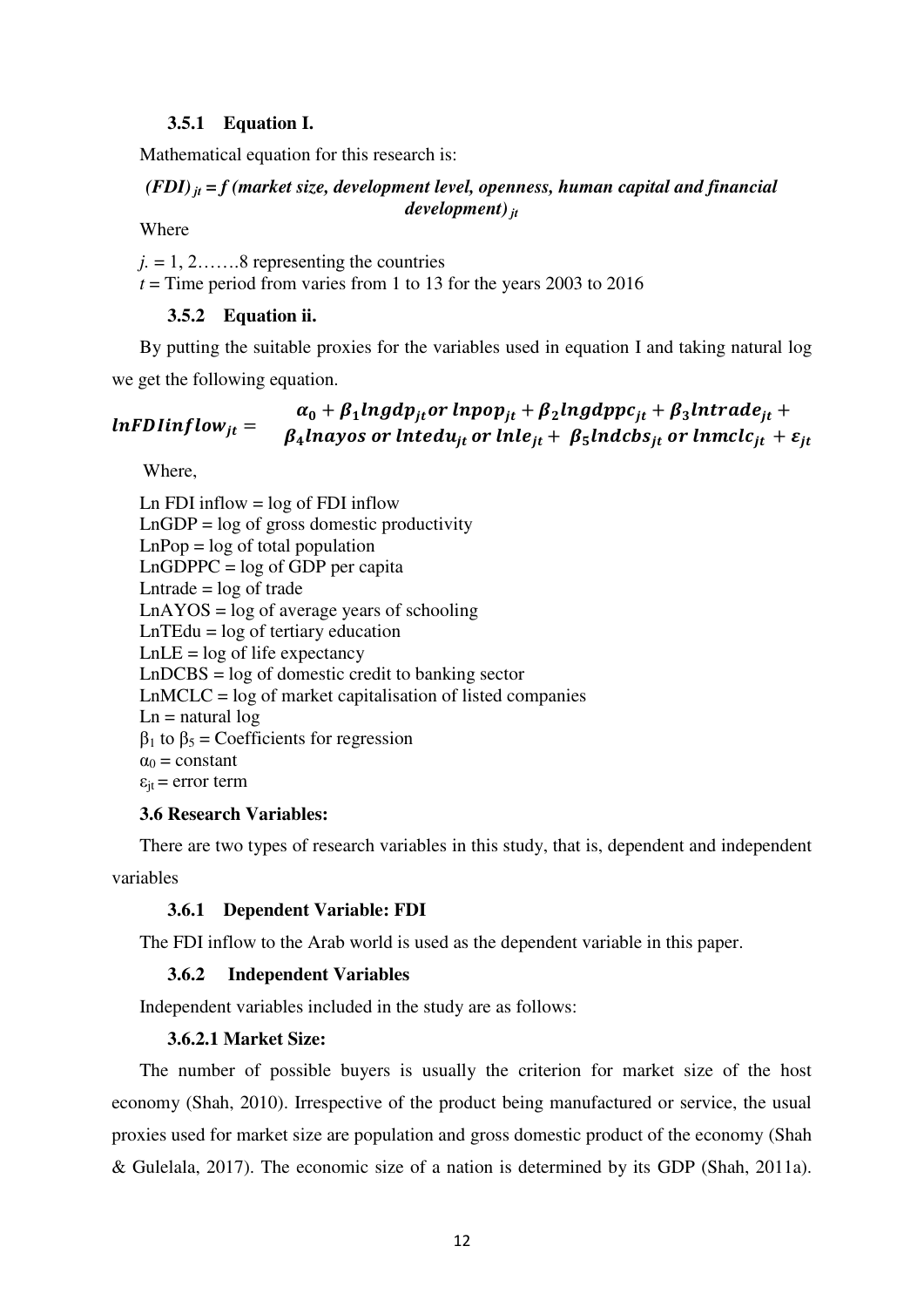Based on the prior literature a positive rapport is assumed between market size and inward FDI.

# **3.6.2.2 Development Level:**

Different proxies like income per capita, production per capita and rate of literacy etc., are used for measuring development level of a country (Shah & Khan, 2016; Shah, 2018d). In this study GDP per capita is used as development level proxy. Positive relationship is assumed between FDI inflow and development level.

#### **3.6.2.3 Openness:**

Investors prefer open economies (Shah, 2015) to freely import the raw materials and export finished goods (Shah, 2017a). Trade (% of GDP) and host country imports are used as proxies for openness (Shah & Jamil, 2016). It is assumed that openness will positively affect multinationals.

# **3.6.2.4 Human Capital:**

Availability of skilled and trained educated labour force helps multinationals to optimally use their technology in the developing host economy (Shah, 2014a). Average years of schooling (tertiary), tertiary education and life expectancy are used as proxies for Human Capital.

# **3.6.2.5 Financial Development:**

Domestic credit to banking sector (DCBS) and market capitalisation of listed companies (MCLC) are proxies used for the variable of our interest, financial development (Shah, 2016c; Shah & Zeb, 2017). Relationship of financial development and FDI is supposed to be significant, irrespective of whether it is positive or negative.

# **4. Estimation Issues**

This part consists of statistical diagnostics tests such as Hausman specification test, Breusch-Pagan / Cook-Weisberg test, variance inflation factor and correlation Matrix.

# **4.1 Hausman Specification Test**

This test is used for checking the use of random effect or fixed effect model (Shah, 2011b). Probability equals 0.000. P-value  $0.000 \le 0.05$  meaning we can reject the null hypothesis according to which both random effect (re) and fixed effect (fe) fails to give the same result and hence both cannot be used (Shah, 2012a; Shah, 2013a). Therefore, we will use only the fixed effect panel estimation method for regression analysis.

# **4.2 Heteroscedasticity: Breusch - Pagan / Cook - Weisberg Test**

Heteroscedasticity means variance in the error terms is not constant (Shah & Khan, 2018). It tests the null hypothesis that variances are constant being homoscedastic, contrary to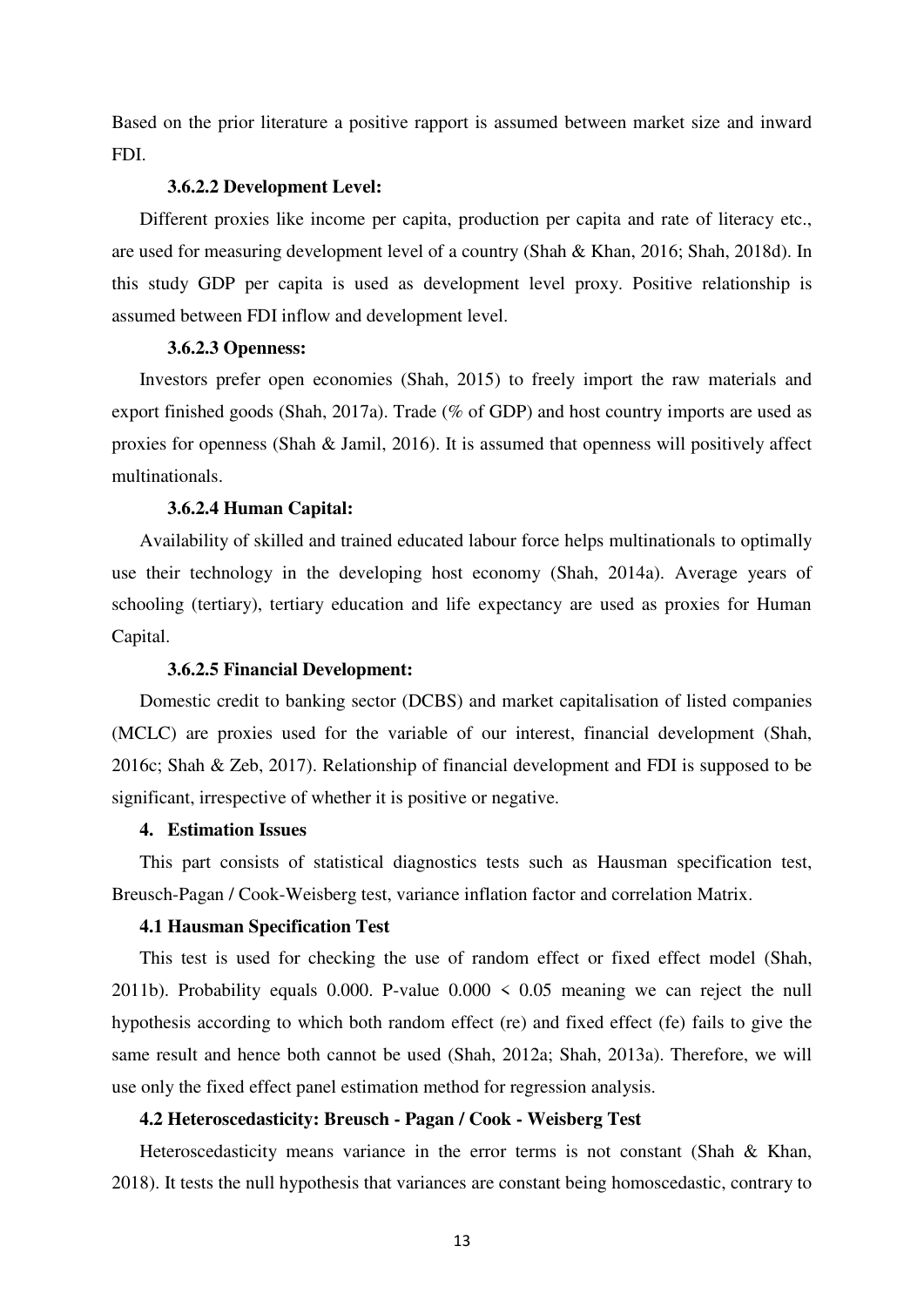the alternate one that variances are not constant or they are heteroscedastic (Shah & Afridi, 2015). P-value of 0.05 or less than 0.05 provides evidence of Heteroscedasticity (Shah, 2014b). For checking Heteroscedasticity Breusch-pagan / Cook-Weisberg test is performed. This test yields Chi-square value of 121.16 and P-value of 0.000 < 0.05. Therefore, the null hypothesis of constant variance is rejected and hence there is a need to control for heteroscedasticity while making estimations (Shah & Samdani, 2015).

#### **4.3 Multicollinearity**

Excessive linearity between the independent variables makes it difficult to infer the influence of each one of them on the dependent variable (Shah, 2011e; Shah, 2012c). This phenomenon leads to problematic multicollinearity (Shah & Khan, 2017). Two methods are used to diagnose its extent.

# **4.3.1 Correlation Matrix**

Correlation matrix shows correlation of dependent variable with itself and with independent variables as well as correlation of individual independent variables with themselves and with other independent variables. Table two shows that all the correlations are less than 80% which means there is no problematic multicollinearity and hence no need to control for it (Shah & Faiz, 2015).

#### **4.3.2 Variance Inflation Factor (VIF)**

Variance inflation factor is the second mechanism applied to detect collinearity (Shah, 2011f; Shah, 2012d). With independent variables lngdp, lnpop, lngdppc, lntrade, lnimports, lnayos, lntedu, lnle, lndcbs and lnmclc, the value of Mean VIF is 7.37. This value is not greater than 10 (Shah, 2011c). It means the problem of severe multicollinearity doesn't exist.

# **4.4 Descriptive Statistics**

Prior to starting the regression analysis it's necessary to get a summary of all the descriptive measures regarding different statistics related to the variables used in the research study (Shah & Qayyum, 2015). This includes number of observations, lowest value, highest value, mean, median and variance etc. They are given in table 3.

# **5. Empirical Results and Analysis**

Starting with regression one in table four, it is evident that population used as a proxy for market size is insignificant, however, the alternate proxy gross domestic product signifying the economic size of a host is all the way through positively significant, This highlights the importance of larger host market for overseas investors (Shah, 2011d). Development level is altogether negatively significant this shows that as a country gets richer the workers asks for a higher wage which is something that deters the overseas investors.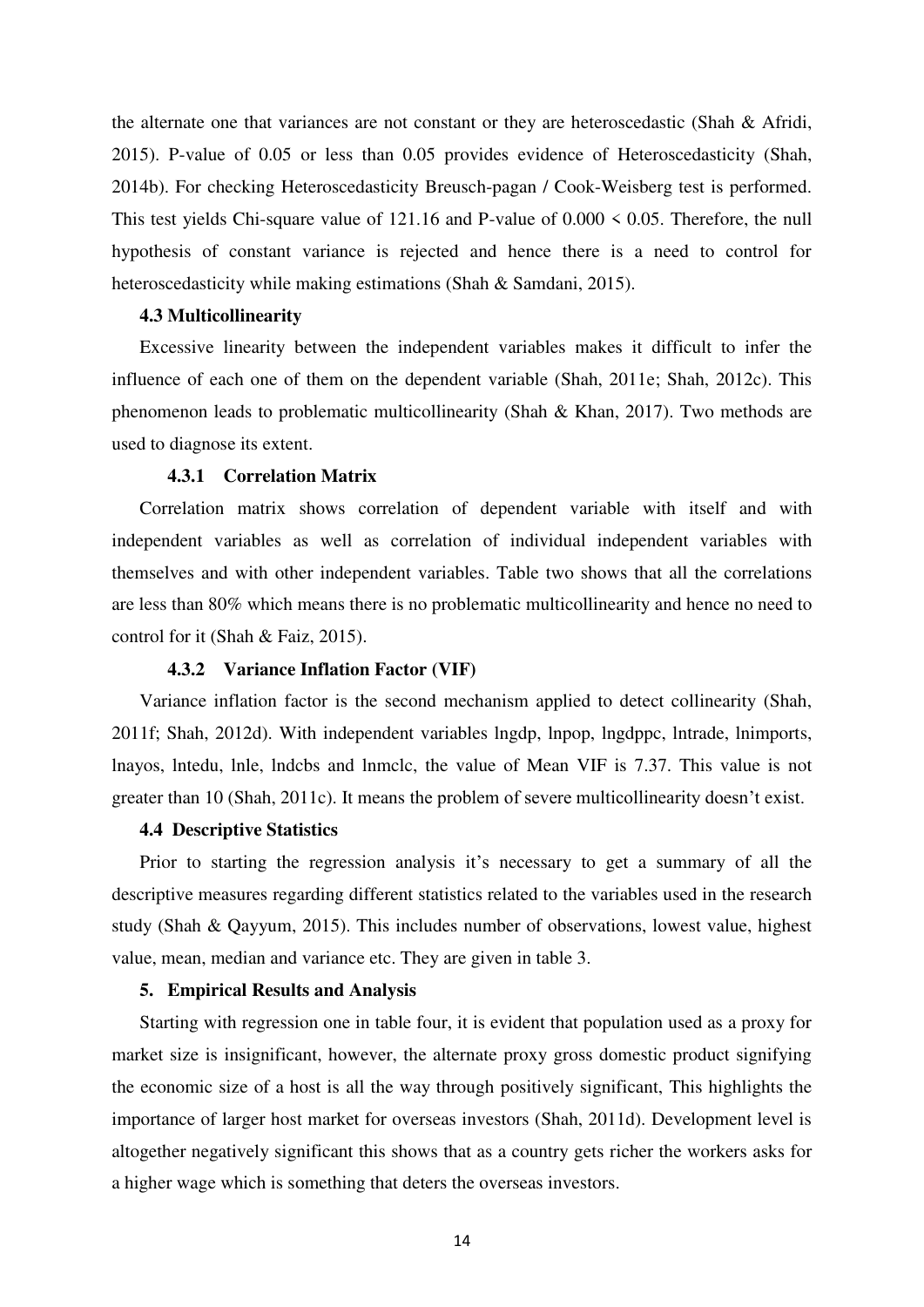| No. | <b>Variable</b>              | <b>Proxy</b>     |         | $\overline{2}$ | 3       | 4       | 5       | h       | ┑       | 8       | 9    | 10   | 11   |
|-----|------------------------------|------------------|---------|----------------|---------|---------|---------|---------|---------|---------|------|------|------|
| ı.  | <b>FDI</b>                   | LnFDI            | 1.00    |                |         |         |         |         |         |         |      |      |      |
| 2.  | <b>Market Size</b>           | lnGDP            | $-0.26$ | 1.00           |         |         |         |         |         |         |      |      |      |
| 3.  |                              | lnPop            | $-0.13$ | 0.51           | 1.00    |         |         |         |         |         |      |      |      |
| 4.  | Development Level            | LnGDPPC          | $-0.06$ | 0.08           | $-0.25$ | 1.00    |         |         |         |         |      |      |      |
| 5.  |                              | <b>InTrade</b>   | 0.31    | $-0.42$        | $-0.06$ | 0.48    | 1.00    |         |         |         |      |      |      |
| 6.  | <b>Openness</b>              | <i>lnImports</i> | 0.55    | $-0.66$        | $-0.26$ | $-0.18$ | 0.65    | 1.00    |         |         |      |      |      |
| 7.  |                              | <b>lnAYOS</b>    | 0.41    | $-0.25$        | $-0.08$ | 0.02    | 0.51    | 0.58    | 1.00    |         |      |      |      |
| 8.  | Human Capital                | <b>lnTEdu</b>    | $-0.04$ | 0.23           | 0.23    | $-0.09$ | $-0.24$ | $-0.25$ | 0.00    | 1.00    |      |      |      |
| 9.  |                              | lnLE             | $-0.04$ | 0.04           | 0.56    | 0.51    | 0.63    | 0.01    | 0.14    | $-0.03$ | 1.00 |      |      |
| 10. |                              | <b>InDCBS</b>    | $-0.10$ | $-0.36$        | 0.12    | $-0.13$ | 0.02    | 0.08    | $-0.18$ | $-0.03$ | 0.20 | 1.00 |      |
| 11. | <b>Financial Development</b> | <b>InMCLC</b>    | 0.22    | $-0.03$        | $-0.12$ | 0.46    | 0.51    | 0.25    | 0.24    | $-0.22$ | 0.30 | 0.02 | 1.00 |

**Table 2: Correlation Matrix** 

Values are rounded off to two decimal places

# **Table 3: Descriptive Statistics**

| No. | Variables                           | <b>Proxy</b>     | No. Of Obs | <b>Minimum</b> | <b>Maximum</b> | <b>Mean</b> | <b>Median</b> | Variance |
|-----|-------------------------------------|------------------|------------|----------------|----------------|-------------|---------------|----------|
| ı.  | <b>FDI</b>                          | LnFDI            | 104        | $-6.332$       | 2.964          | 1.178       | 1.363         | 1.298    |
|     | <b>Market Size</b>                  | lnGDP            | 104        | 22.545         | 26.889         | 24.529      | 24.417        | 1.200    |
|     |                                     | lnPop            | 104        | 2.013          | 18.211         | 15.576      | 15.604        | 4.338    |
| 3.  | <b>InGDPPC</b><br>Development Level |                  | 104        | 2.013          | 12.611         | 8.923       | 8.657         | 2.855    |
| 4.  | <b>Openness</b>                     | <b>lnTrade</b>   | 104        | 2.013          | 5.176          | 4.459       | 4.497         | 0.176    |
|     |                                     | <i>lnImports</i> | 104        | 3.150          | 4.556          | 3.711       | 3.648         | 0.148    |
|     | Human Capital                       | lnAYOS           | 104        | 1.846          | 2.506          | 2.212       | 2.236         | 0.038    |
| 5.  |                                     | <b>lnTEdu</b>    | 104        | 0.908          | 2.669          | 1.900       | 1.884         | 0.195    |
|     |                                     | lnLE             | 104        | 2.013          | 4.371          | 4.283       | 4.305         | 0.051    |
| 6.  | <b>Financial Development</b>        | InDCBS           | 104        | $-1.607$       | 4.748          | 4.052       | 4.241         | 0.790    |
|     |                                     | <b>InMCLC</b>    | 104        | 2.013          | 5.704          | 4.104       | 4.311         | 0.658    |

Values rounded are off to three decimal places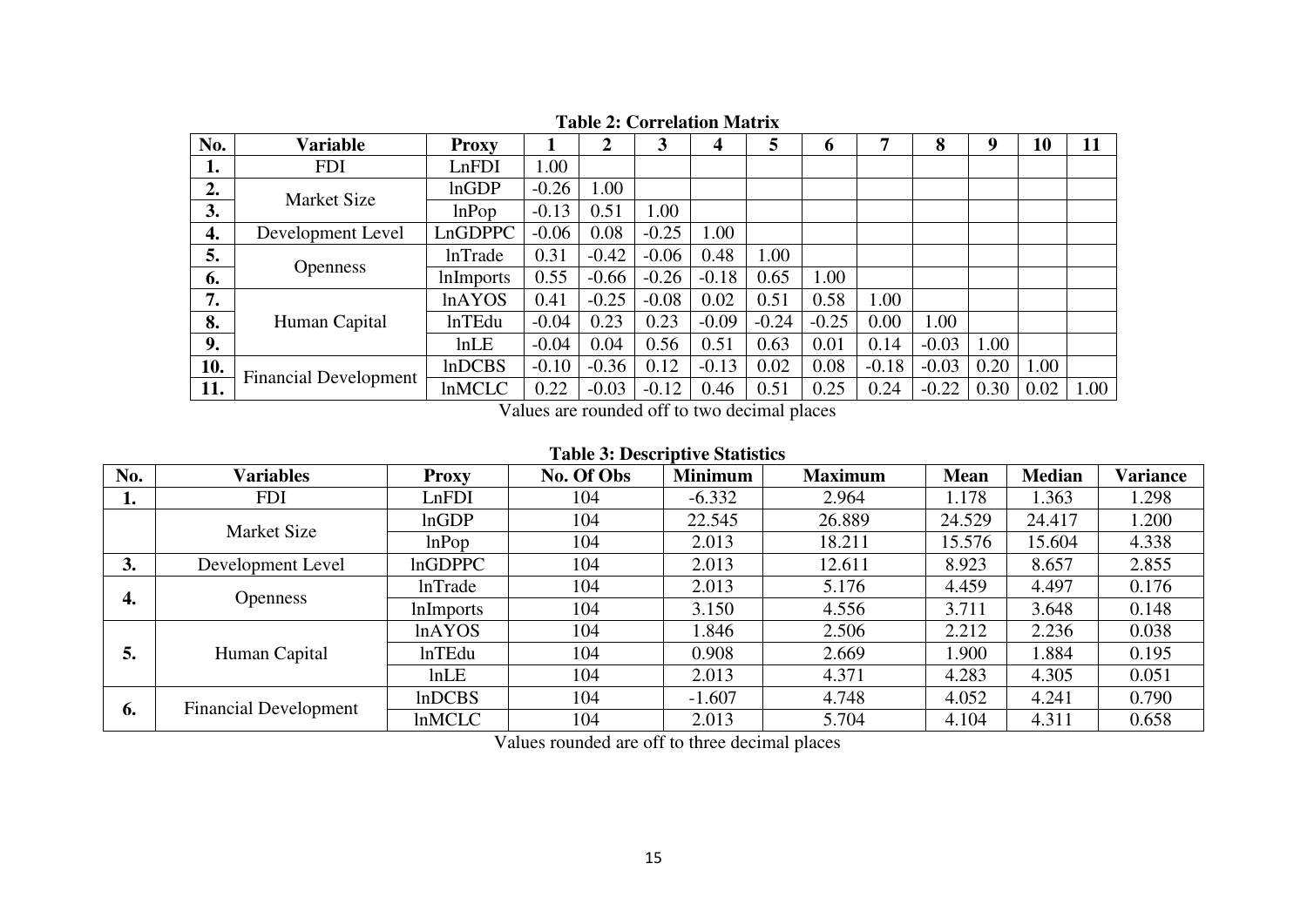| No.                        | <b>Variables</b>                   | <b>Proxy</b>   | Reg 1                 | Reg 2                | Reg 3                 | Reg 4                    | Reg <sub>5</sub>       | Reg 6                    | Reg 7                    | Reg 8                   | Reg 9                                               | <b>Reg 10</b>                                                                                                                  |
|----------------------------|------------------------------------|----------------|-----------------------|----------------------|-----------------------|--------------------------|------------------------|--------------------------|--------------------------|-------------------------|-----------------------------------------------------|--------------------------------------------------------------------------------------------------------------------------------|
| 1.                         | <b>Market</b>                      | lnpop          | $-0.0172$<br>(0.0290) |                      |                       |                          |                        |                          |                          |                         |                                                     |                                                                                                                                |
|                            | <b>Size</b>                        | lngdp          |                       | $0.6707*$<br>(0.299) | 0.7506*<br>(0.3271)   | 1.4371***<br>(0.2389)    | $0.6141**$<br>(0.2167) | 1.4509***<br>(0.2072)    | 1.4113***<br>(0.1644)    | 1.0779<br>(0.6189)      | 1.2419***<br>(0.1299)                               | 1.0934***<br>(0.1627)<br>$-1.4522***$<br>(0.1783)<br>3.0442***<br>(0.3953)<br>$-0.6654*$<br>(0.2940)<br>$0.4514**$<br>(0.1454) |
| 2.                         | <b>Development</b><br><b>Level</b> | Lngdppc        |                       |                      | $-0.1077$<br>(0.0581) | $-1.6022***$<br>(0.2879) | $-0.1753$<br>(0.0468)  | $-1.6085***$<br>(0.2589) | $-1.6976***$<br>(0.2039) | $-1.0201$<br>(0.9387)   | $-1.4395***$<br>(0.1583)                            |                                                                                                                                |
| 3.                         |                                    | <b>Intrade</b> |                       |                      |                       | $3.4352***$<br>(0.6388)  |                        | 3.4667***<br>(0.5008)    | 3.7008***<br>(0.4578)    | $3.4341***$<br>(0.6089) | 3.2842***<br>(0.2943)                               |                                                                                                                                |
|                            | <b>Openness</b>                    | lnimports      |                       |                      |                       |                          | 2.9282***<br>(0.7948)  |                          |                          |                         |                                                     |                                                                                                                                |
| 4.                         |                                    | lnayos         |                       |                      |                       |                          |                        | $-0.1954$<br>(1.2694)    |                          |                         | $-0.3595**$<br>(0.1135)<br>$-0.2372***$<br>(0.0668) |                                                                                                                                |
|                            | <b>Human</b><br>Capital            | <b>Intedu</b>  |                       |                      |                       |                          |                        |                          | $-0.5455**$<br>(0.2264)  |                         |                                                     |                                                                                                                                |
|                            |                                    | lnle           |                       |                      |                       |                          |                        |                          |                          | $-1.5059$<br>(1.8758)   |                                                     |                                                                                                                                |
| 5.                         | <b>Financial</b>                   | lndcbs         |                       |                      |                       |                          |                        |                          |                          |                         |                                                     |                                                                                                                                |
|                            | <b>Development</b>                 | lnmclc         |                       |                      |                       |                          |                        |                          |                          |                         |                                                     |                                                                                                                                |
| <b>No. of Observations</b> |                                    |                | 104                   | 104                  | 104                   | 104                      | 104                    | 104                      | 104                      | 104                     | 104                                                 | 104                                                                                                                            |

**Table 4: Estimation Results Using Panel Fixed Effects** 

Values are rounded off to three decimal places. \*\*\* Significance at 1%, \*\* significance at 5%, \* significance at 10%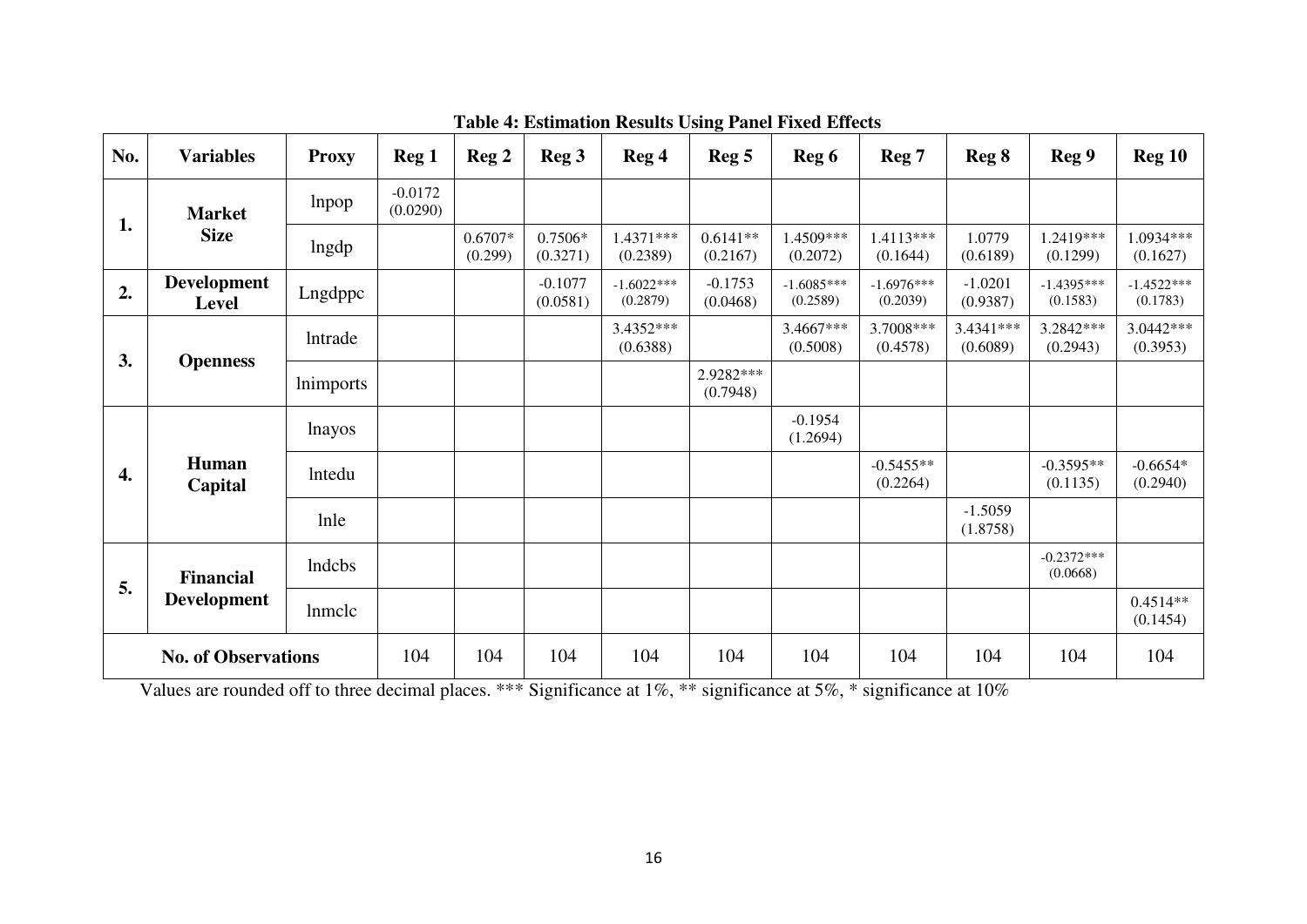The proxy for openness of the economy, that is, aggregate trade is positively significant. It means that investors seek open economies that are facilitating and helping multinationals in their operations in the developing host (Shah, 2017c). The FDI activities of the overseas investors seem to be of vertical nature as the coefficients for imports as well as aggregate trade both are positive. It means they are importing raw materials or partly finished products from abroad and after partial or complete value addition re-export them.

Among the three measures used for human capital, only tertiary education is negatively significant. It points to the possibility that multinationals are carrying out low skilled, labour intensive operations in the Arab World and are not in need of highly educated expensive labourers.

Testing for the financial development proxies, both of them are significant but one is positive and the second negative. Domestic credit to banking sector exhibits a significant negative coefficient. This is understandable, because it shows the possibilities of the local firm getting support from the banking sector and competing with the multinationals. On the contrary, the second proxy: Market capitalisation of listed companies is positively significant. The investors from abroad are happy with the possibilities of selling part of the shares on the domestic stocks market. This provides them with the possibility of financing from the local market especially in cases of privatisation where the investors make periodic payments.

#### **6. Conclusion**

The objective of this research work is to observe the probable effect of financial development on overseas investors' foreign location site in the Arab world. Dependent variable is FDI. In addition to the primary variable of interest, that is, financial development, other independent variables included in the study are market size, development level, openness and human capital. According to the literature studied, host market size has a positive and significant liaison with FDI. Results of present study also justify previous studies and show positive and significant relationship of market size with FDI which means that bigger the economic size of host country, greater will be FDI inflow to that country (Shah, 2018c). Second independent variable, development level of the host country shows a negative significant relationship with FDI inflow. In the literature, it was shown that relationship of FDI with economic growth (development level) of a country depends on its financial development i.e. FDI positively contributes to economic growth in only those countries having a developed financial system and vice versa.

Furthermore, results of the present study show positive and significant relationship of openness of an economy with FDI. This result is also consistent with results of previous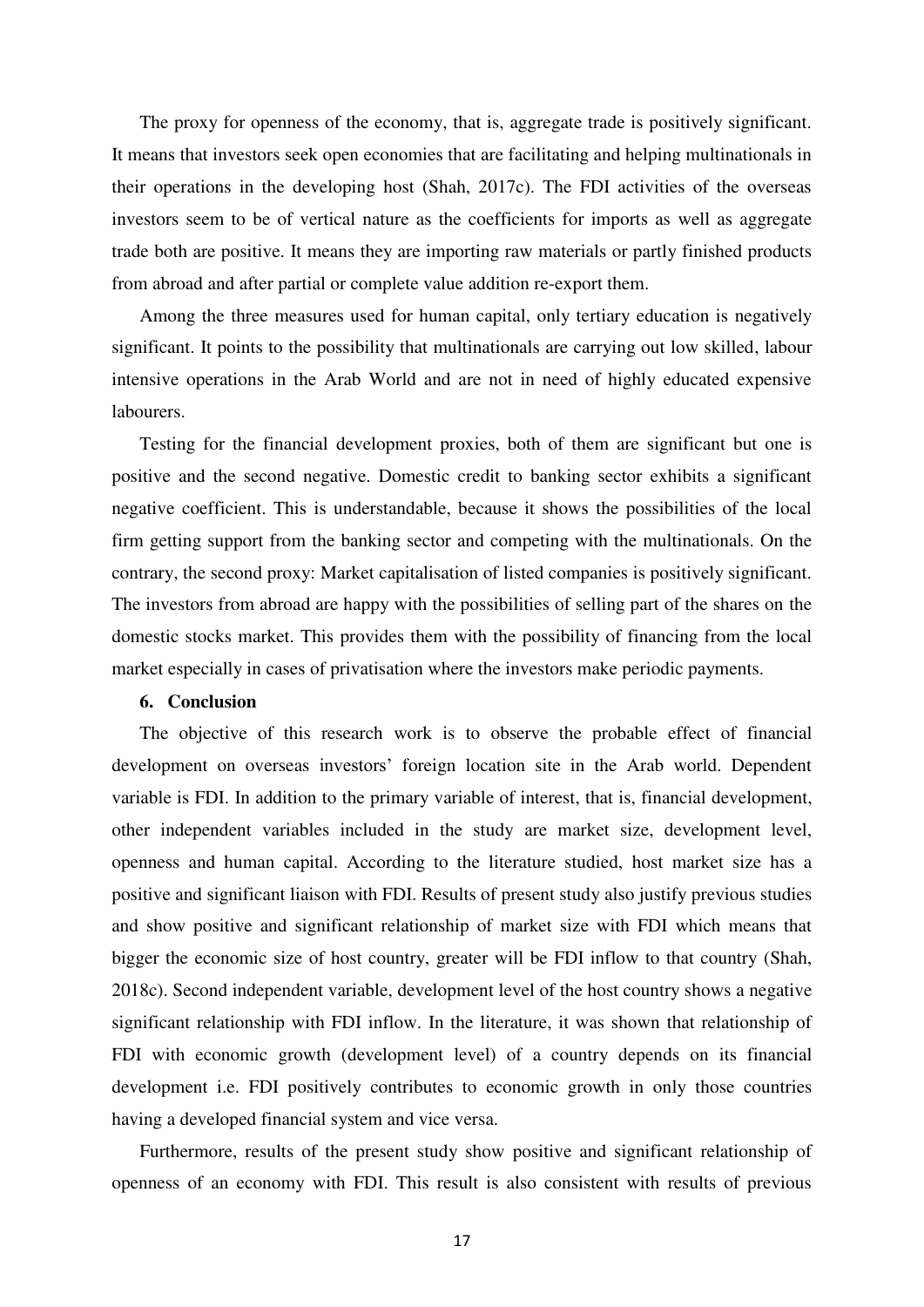studies. Hence, it is concluded that with increase in trade between the countries, FDI inflow to those countries increases and vice versa. Negatively significant relationship is found between human capital and FDI in Arab world. Proxy used for human capital is tertiary education, which means that with increase in highly educated labour who usually asks for relatively higher wages, FDI inflow to Arab world decreases. This result contradicts with literature which shows positively significant relationship of human capital and FDI. However, it is also mentioned in literature that interaction between human capital and FDI is complex and non-linear and a number of outcomes are possible.

Mix results were got from financial development, the variable primarily focused. By using domestic credit provided to banking sector (DCBS) as proxy of FD, negatively significant relationship between FD and FDI is found. Whereas, using market capitalisation of listed companies (MCLC) as a proxy for FD, a positively significant relationship is found between FD and FDI. It means that FD has significant relationship with FDI, regardless of whether this relation is positive or negative.

The current findings are in accordance of many past researches who also termed financial development as one of the primary factor causing inward FDI in a country. According to most of these studies FD and FDI has positive and significant relationship; however some of these studies showed negatively significant relationship between FD and FDI. But these results are applicable only to Arab world for the period of 2003-2016 and cannot be generalised to the rest of the world. Nonetheless, this study can be helpful for future researchers, policy makers and governments in their efforts to understand multinational behaviour and formulate policies for attracting them to invest in their respective domestic markets.

# **References**

Adeniyi, O., & Omisakin, O. (2012). Foreign direct investment, economic growth and financial sector development in Small open developing economies. *Economic Analysis and Policy,* 42(1), 105-128.

Alfaro, L., Chanda, A., Ozcan, S.K., & Sayek, S. (2003). FDI and economic growth: The role of local financial markets*. Journal of International Economics*, 1-37.

Alsan, M., Bloom, D. E, & Canning, D. (2006). The effect of population health on Foreign Direct Investment inflows to low and middle income countries. *World Development,*  34(4), 613-630.

Anyanwu, J.C. (2012). Why does foreign direct investment go where it goes? New evidence from African countries. *Annuals of Economics and Finance,* 13(2), 425-462.

Asiedu, E. (2006). Foreign Direct Investment in Africa: The role of natural resources, Market size, Government Policy, Institutions and Political Instability. *World Economy*, 29, 63-77.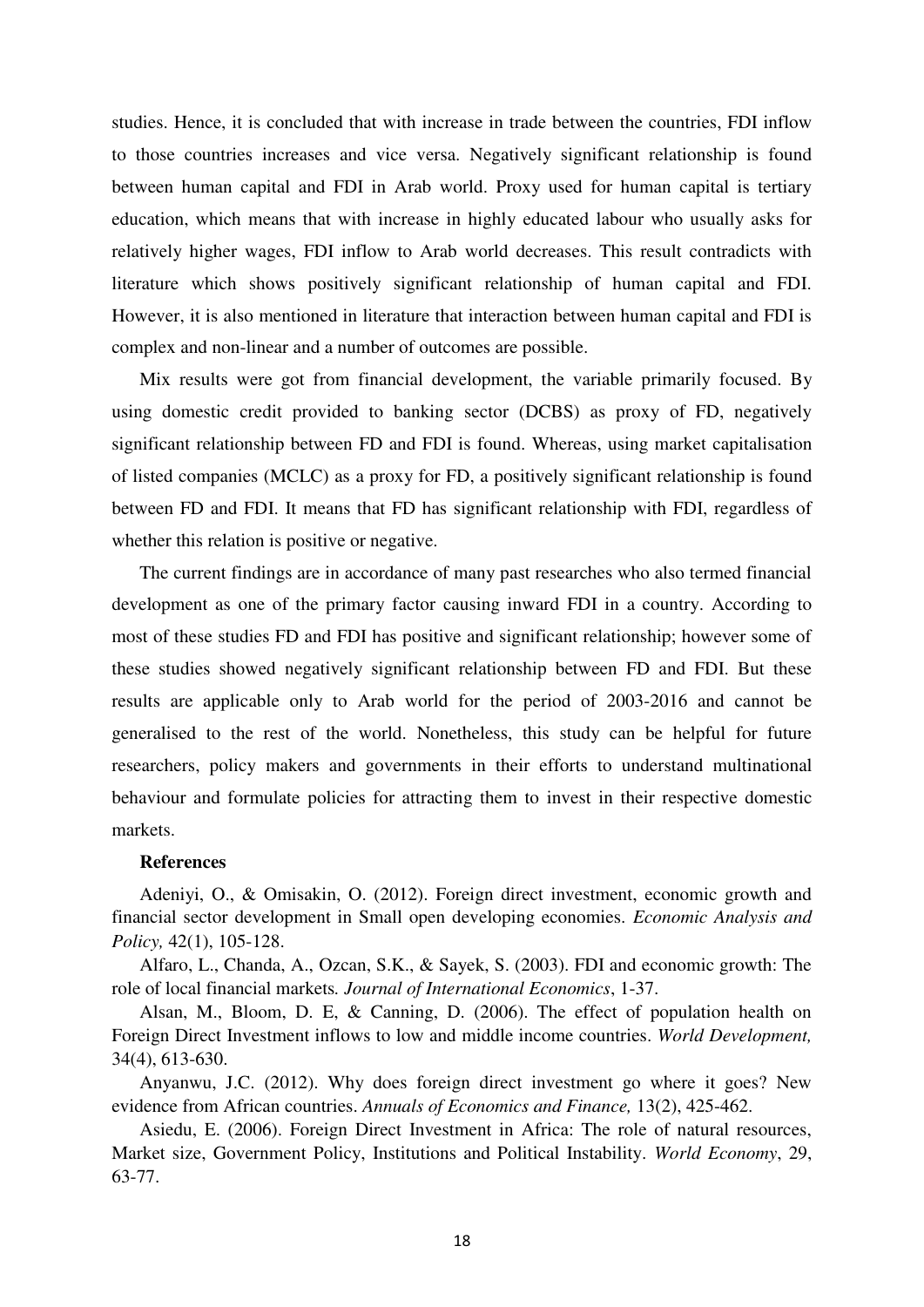Bailliu, J. N. (2000).Private capital flows, financial development, and economic growth in Developing countries*. Bank of Canada Working Paper,* 2000-15, 1-31.

Barro, R. J., & Lee, J. W. (2013). A new data set of educational attainment in the world, 1950–2010. *Journal of development economics*, *104*, 184-198.

Bolbol, A., &, Omran, N. (2003). Foreign direct investment, financial development and economic growth: Evidence from the Arab countries. *Review of Middle East Economies and Finance,* 1(3), 231-249.

Borensztein, E., Gregorio, J. D., & Lee, J. W. (1998). How does foreign direct investment affect economic growth? *Journal of International Economics*, 45, 115-135.

Campos, N.F., & Kinoshita, Y. (2003). Why does FDI go where it goes? New evidence from the transition economies. *IMF Working Paper*, 3, 228.

Cattaneo, N., & Ezeoha, A.E. (2011). FDI flows to sub-Saharan Africa: The impact of finance, institution and natural resource endowment. *Paper Submission for CSAE Conference,* 2011, 1-25.

Dutta, N., & Roy, S. (2008). Foreign Direct Investment, Financial development, and Political risks. *Journal of Developing Areas*, 44(2), 303-327.

Hermes, N., & Lensink, R. (2003). Foreign direct investment, financial development and economic growth*. The Journal of Development Studies,* 38*,* 1-42.

Kinda, T. (2010). Investment climate and FDI in developing countries: Firm level evidence. *World Development*, 38(4), 498-513.

Kokko, A., &, Blomstrom, M. (2003*).* Human capital and inward FDI*.WORDOC: CEPR-WP,* 167, 1-26.

Krogstrup, S., &, Matar, L. (2005). Foreign direct investment, absorptive capacity and growth in the Arab World. *HEI Working Paper,* 2*,* 1-23.

Mateev, M. (2008). Determinants of foreign direct investment in Central and South Eastern Europe: New empirical tests.  $8<sup>th</sup>$  global conference on Business and Economics

Mughal, M. M., &, Akram, M. (2011). Does market size affect FDI? : The case of Pakistan*. Interdisciplinary Journal of Contemporary Research in Business,* 2(9), 237-247.

Gomez, & Nasser, O. A. (2009). Do well functioning financial systems affect the FDI flows to Latin America? *International Research Journal of Finance and Economics*, 29, 60- 65.

Nonnenberg, M. J. B., & Mendonca, M. J. C. (2004). The determinants of direct foreign investment in developing countries. *Working Paper, Institute of Applied Economic Research*.

Oladipo, O. S. (2008). Foreign Direct Investment flow: Determinants and growth effects in a small open economy*. Northeast Business & Economics Association 35th Annual conference*: Long Island, New York.

Shah, M. H. (2009). *FDI induced growth in developing countries: Does human capital matter?* PhD Conference.  $5<sup>th</sup>$  &  $11<sup>th</sup>$  March, 2009. Economics Department, University of Leicester, Leicester, UK.

Shah, M. H. (2010). *Bilateral linkages with OECD and FDI inflows in leading developing countries.* The Fifth International Conference on Interdisciplinary Social Sciences. 2-5 August, 2010. University of Cambridge, Cambridge, UK.

Shah, M. H. (2011a). Bilateral linkages with OECD and FDI inflows in leading developing countries. *International Journal of Interdisciplinary Social Sciences, 5*(7), 255- 270.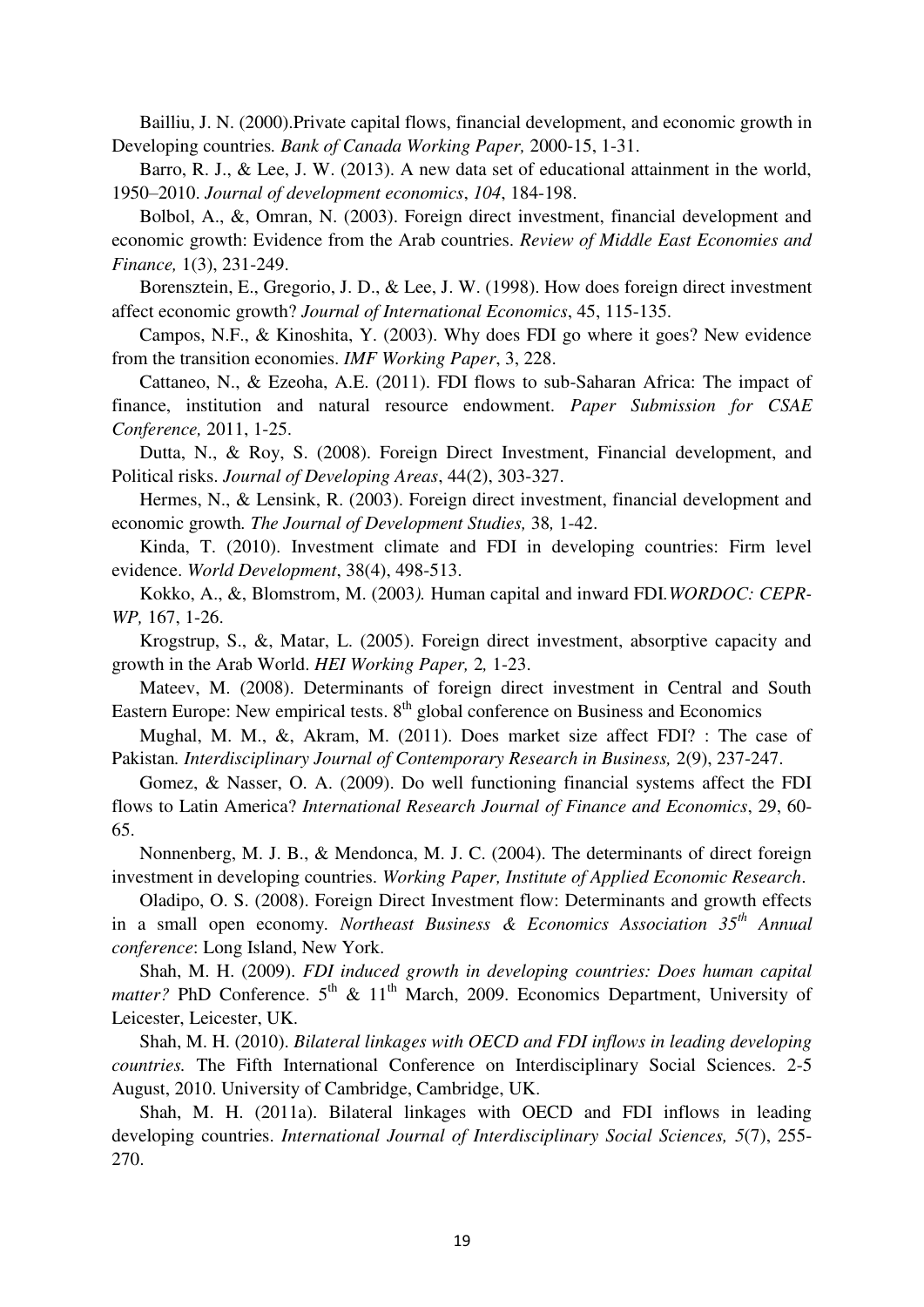Shah, M. H. (2011b). *Essays on foreign direct investment in developing countries* (Doctoral dissertation, University of Leicester).

Shah, M. H. (2011c). *The effect of associations with OECD economies on FDI inflows in leading/emerging developing countries*. 4<sup>th</sup> Italian Doctoral Workshop in Economics and Policy Analysis. 7-8 July, 2011. University of Torino and Collegio Carlo Alberto, Via Real Collegio 30, 10024 Moncalieri, Torino, Italy.

Shah, M. H. (2011d). *Networking with OECD economies, enhancing inward FDI in*  emerging developing countries. 7<sup>th</sup> UK Social Networks Conference. 7-9 July, 2011. University of Greenwich, Greenwich Campus, Old Royal Naval College, London, UK.

Shah, M. H. (2011e). *World Trade Organisation and inward foreign direct investment in developing countries: Is it TRIMS, TRIPS or Liberalisation?* 6<sup>th</sup> International Conference on Interdisciplinary Social Sciences. 11-13 July, 2011. University of New Orleans, 2045 Lakeshore Drive, CERM 245, New Orleans, LA 70122, USA.

Shah, M. H. (2011f). *The significance of infrastructure for inward FDI in developing countries.* International Conference on Applied Business & Economics, ICABE, 2011. 29<sup>th</sup> September to 1<sup>st</sup> October, 2011. University of Applied Sciences, Metropolitan Hotel, 385 Syngrou Ave, 17564, Athens, Greece.

Shah, M. H. (2012a). *The importance of adherence to intellectual property rights (IPRs) treaties / conventions for FDI inflows in emerging economies: evidence from OECD outward FDI*. International Network for Economic Research, 14<sup>th</sup> INFER Annual Conference, 10-13 May, 2012. Faculty of Economics, University of Coimbra, Portugal.

Shah, M. H. (2012b). *The significance of infrastructure for FDI inflow in developing countries.* International Network for Economic Research, 14<sup>th</sup> INFER Annual Conference. 10-13 May, 2012. Faculty of Economics, University of Coimbra, Portugal.

Shah, M. H. (2012c). *The effect of macroeconomic stability on inward FDI in developing*  countries. 7<sup>th</sup> International Conference on Interdisciplinary Social Sciences. 25-28 June, 2012.Universidad Abat Oliba CEU, Bellesguard 30-08022, Barcelona, Spain.

Shah, M. H. (2012d). *The significance of infrastructure for FDI inflow in developing countries.* Challenges for Analysis of the Business and the Economy‐Scientific Conference. 13-16 September, 2012. University of Applied Sciences, Bahnhofstrasse, 15745 Wildau, Berlin, Germany.

Shah, M. H. (2013a). *The importance of adherence to intellectual property rights (IPRs) treaties/ conventions for FDI inflows in emerging economies: evidence from OECD outward FDI.* European Economics and Finance Society, EEFS2013, The Twelfth Annual EEFS Conference. 20-23 June, 2013. Westin Grand, Berlin, Germany.

Shah, M. H. (2013b). *The effect of macroeconomic stability on inward FDI in developing countries.* European Economics and Finance Society, EEFS2013, The Twelfth Annual EEFS Conference. 20-23 June, 2013. Westin Grand, Berlin, Germany.

Shah, M. H. (2014a). *The role of human capital in the host economy on inward FDI in developing countries.* West East Institute, European Academic Conference Budapest, WEI 2014, 22-25 June, 2014. Mercure Budapest Korona, Hungary. Organized by West East Institute, 19382 West Chester, PA, USA.

Shah, M. H. (2014b). The significance of infrastructure for FDI inflow in developing countries. *Journal of Life Economics, 2*, 1-16.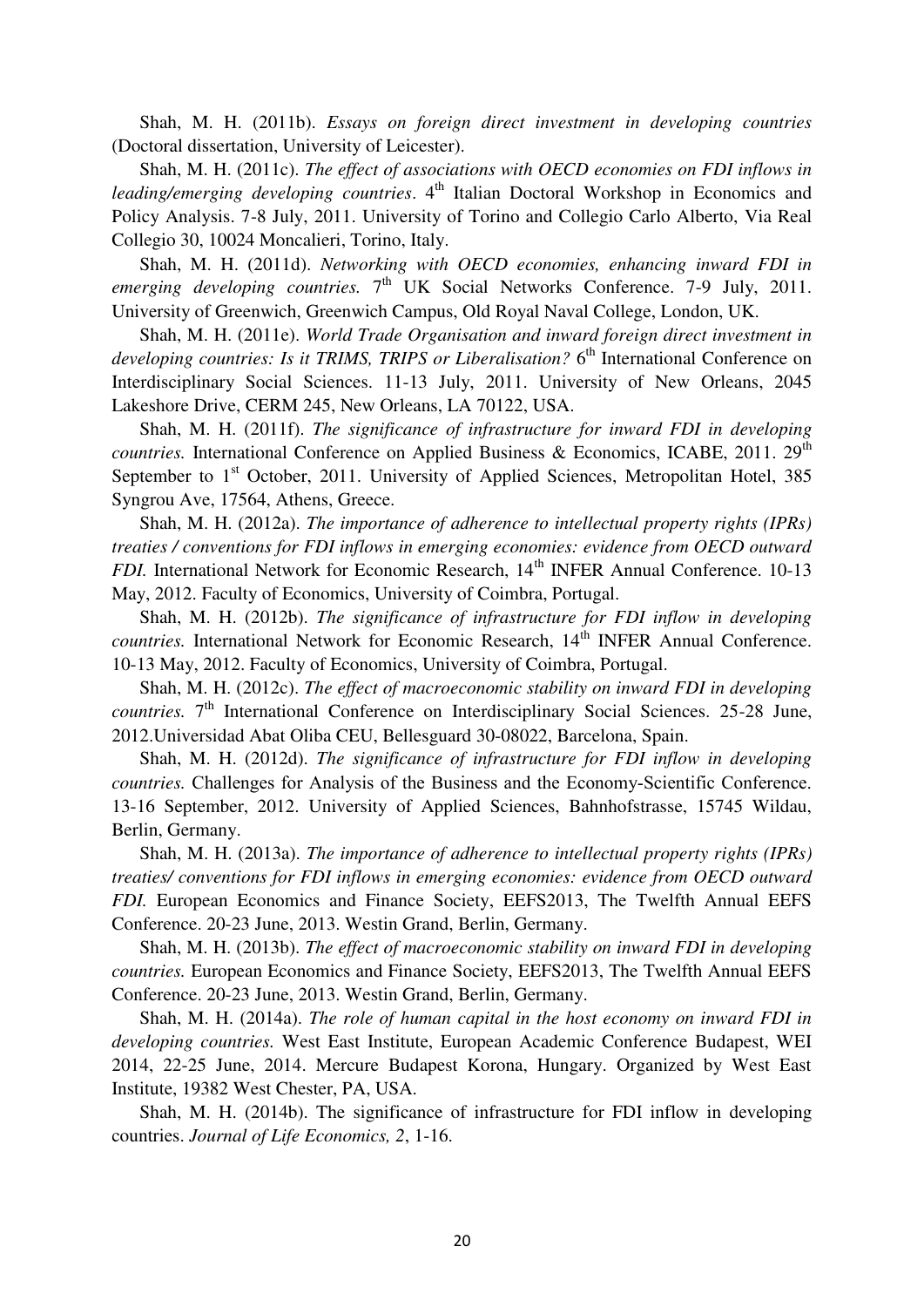Shah, M. H. (2015). *Impact of trade liberalization on FDI inflows in emerging countries*. International Social Sciences and Education Research Conference ICBTS2015, 9-13 June, 2015. Harvard University, Boston, Massachusetts, USA.

Shah, M. H., & Afridi, A.G. (2015). Significance of good governance for FDI inflows in SAARC countries. *Business & Economic Review. 7*(2), 31-52.

Shah, M. H., & Faiz, M. (2015). Terrorism and foreign direct investment: An empirical analysis of SAARC countries. *City University Research Journal, 5*(2), 219-233.

Shah, M. H., & Qayyum, S. (2015). Impact of double taxation treaties on inward FDI in Latin American and Caribbean developing countries. *Business & Economic Review. 7*(1), 1- 18.

Shah, M. H., & Samdani, S. (2015). Impact of trade liberalization on FDI inflows to D-8 countries. *Global Management Journal for Academic & Corporate Studies, 5*(1), 30-37.

Shah, M. H. (2016a). *The effect of intellectual property rights on foreign direct investment in East Asia and Pacific developing countries*. European Economics and Finance Society, EEFS2016, The fifteenth Annual EEFS Conference. 16-19 June, 2016. Crown Plaza Hotel, Amsterdam, Netherland.

Shah, M. H. (2016b). Financial development and foreign direct investment: The case of Middle East and North African (MENA) developing nations. *University of Haripur Journal of Management, 1*(2), 93-109.

Shah, M. H. (2016c). The effect of macroeconomic stability on inward FDI in African developing countries. *International Journal of Business Studies Review*. *1*(1), 1-9.

Shah, M. H., & Ali, Z. (2016). What drives foreign direct investment to BRICS? *PUTAJ Humanities and Social Sciences, 23*(1), 51-66.

Shah, M. H., & Jamil, I. (2016). Trade agreements and transnational corporations presence in the developing Asia. *International Journal of Business Studies Review*. *1*(1), 56- 65.

Shah, M. H., & Khan, Y. (2016). Trade liberalization and FDI inflows in emerging economies. *Business & Economic Review, 8*(1), 35-52.

Shah, M. H., (2017a). Significance of WTO's trade related investment measures (TRIMs) agreement for inward FDI in Sub-Saharan Africa. *City University Research Journal, 7*(1), 17- 29.

Shah, M. H., (2017b). Political institutions and the incidence of FDI in South Asia. *Business & Economic Review, 9*(1), 21-42.

Shah, M. H., (2017c). Inward FDI in East Asian & Pacific developing countries due to WTO led liberalisation. *Business & Economic Review, 9*(2), 1-20.

Shah, M. H., (2017d). *Economic institutions & FDI in South Asia*. 6<sup>th</sup> International Institute of Social & Economic Sciences, Business & Management Conference, 27-30 June, 2017. Novotel, Geneva, Switzerland.

Shah, M. H., & Gulelala. (2017). Autocracy, democracy and FDI inflows in Asian developing countries. *International Journal of Business Studies Review*. *2*(1), 66-77.

Shah, M. H., & Khan, A. U. (2017). Factors determining capital structure of Pakistani non-financial firms. *International Journal of Business Studies Review*. *2*(1), 41-52.

Shah, M. H., & Khan, S. (2017). Factors effecting commercial banks profitability in Pakistan. *Journal of Business and Tourism*. *3*(1), 1-12.